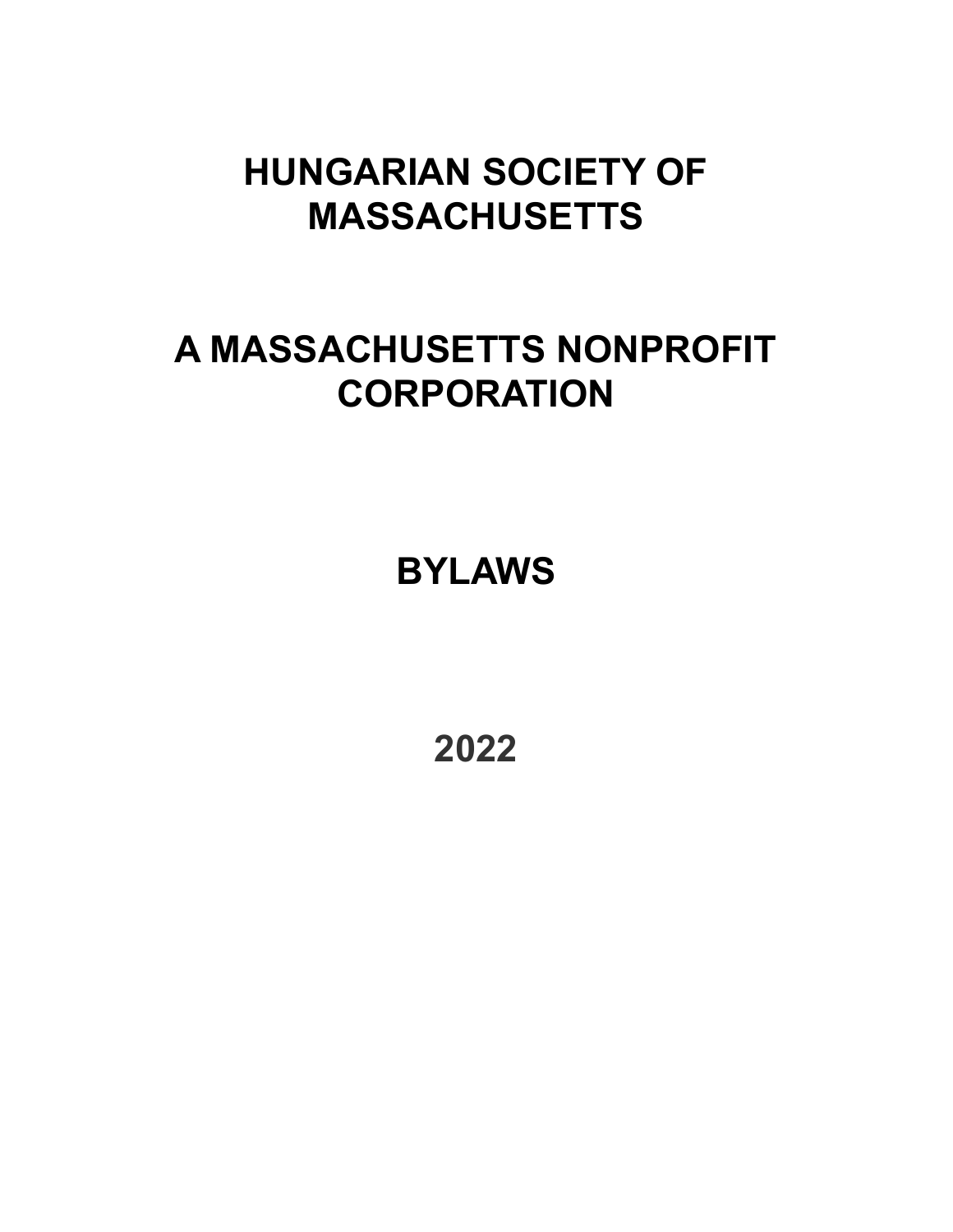| NAME OF THE ORGANIZATION                                   | 5               |
|------------------------------------------------------------|-----------------|
| <b>CORPORATE PURPOSE</b>                                   | 5               |
| <b>MEMBERSHIP</b>                                          | 6               |
| <b>REGULAR MEMBERSHIP</b>                                  | 6               |
| <b>HONORARY MEMBERSHIP</b>                                 | 6               |
| <b>FAMILY MEMBERSHIP</b>                                   | $6\phantom{1}6$ |
| <b>MEMBERSHIP TERMINOLOGY</b>                              | 6               |
| <b>ESTABLISHING MEMBERSHIP</b>                             | 6               |
| <b>DUES</b>                                                | $\overline{7}$  |
| SPONSORS, BENEFACTORS, ADVISORS AND FRIENDS OF THE SOCIETY | $\overline{7}$  |
| <b>TERMINATION OF MEMBERSHIP</b>                           | $\overline{7}$  |
| <b>AFFILIATED GROUPS</b>                                   | 7               |
| <b>GOVERNANCE</b>                                          | $\overline{7}$  |
| <b>RIGHT TO MANAGE FUNDS</b>                               | 8               |
| <b>DUTY TO KEEP RECORDS</b>                                | 8               |
| <b>TERMINATION OF THE AFFILIATION</b>                      | 8               |
| BÉLA BARTÓK HUNGARIAN SCHOOL OF BOSTON AFFILIATION         | 8               |
| BODNÁR GÁBOR SCOUT TROOP OF BOSTON AFFILIATION             | 9               |
| BOSTON HUNGARIAN-AMERICAN SCIENCE CLUB AFFILIATION         | 9               |
| <b>GENERAL ASSEMBLY</b>                                    | 9               |
| <b>PURPOSE</b>                                             | 9               |
| <b>PLACE</b>                                               | 10              |
| <b>NOTICE</b>                                              | 10              |
| <b>QUORUM</b>                                              | 10              |
| <b>CHAIRPERSON</b>                                         | 10              |
| <b>MINUTES</b>                                             | 10              |
| BIENNIAL GENERAL ASSEMBLY                                  | 11              |
| DELAYED BIENNIAL GENERAL ASSEMBLY                          | 11              |
| ORDER OF BUSINESS AT BIENNIAL GENERAL ASSEMBLY             | 11              |
| SPECIAL GENERAL ASSEMBLY                                   | 11              |
| <b>VOTING AT GENERAL ASSEMBLY</b>                          | 12              |
| ELIGIBILITY, NUMBER OF VOTES                               | 12              |
| <b>MEANS OF CASTING VOTES</b>                              | 12              |
| ELECTION OF DIRECTORS, OFFICERS AND OVERSIGHT COMMITTEES   | 12              |
| <b>COMMITTEES</b>                                          | 13              |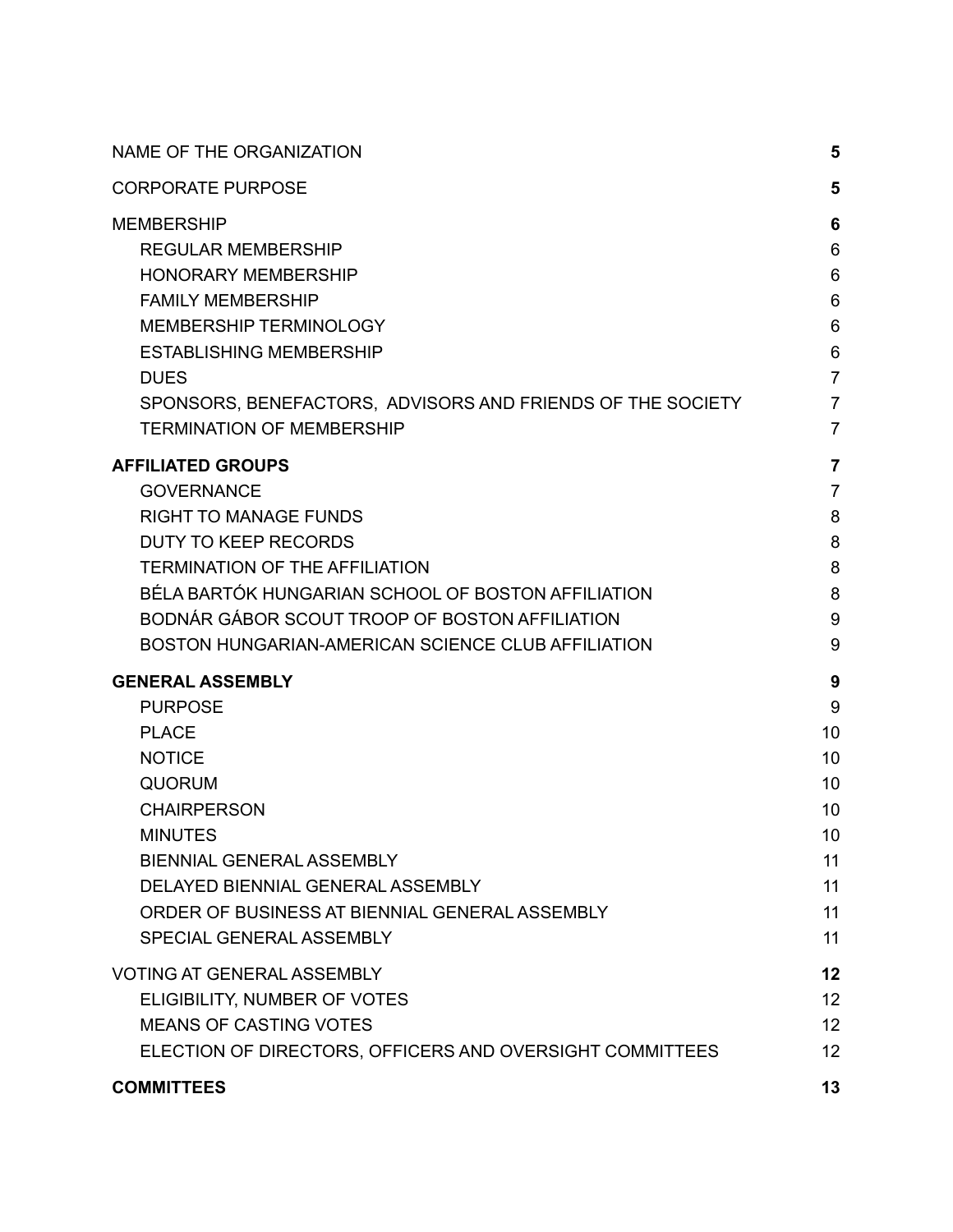| NOMINATING/ELECTION COMMITTEE              | 13 |
|--------------------------------------------|----|
| <b>AUDIT COMMITTEE</b>                     | 13 |
| <b>BOARD OF DIRECTORS</b>                  | 13 |
| NUMBER AND TERM OF DIRECTORS               | 13 |
| <b>TERM LIMITS</b>                         | 14 |
| SUPPORT OF MEMBER INITIATIVES              | 14 |
| <b>CONFLICT OF INTEREST</b>                | 14 |
| <b>VACANCIES</b>                           | 14 |
| <b>ACTION BY UNANIMOUS WRITTEN CONSENT</b> | 14 |
| POWER TO ELECT OFFICERS                    | 15 |
| REMOVAL OF OFFICERS AND AGENTS             | 15 |
| <b>ABSENCES</b>                            | 15 |
| <b>DELEGATION OF POWERS</b>                | 15 |
| POWER TO FORM COMMITTEES                   | 15 |
| POWER TO DETERMINE COMPENSATION            | 15 |
| <b>QUORUM OF DIRECTORS</b>                 | 16 |
| ORGANIZATIONAL MEETING OF THE BOARD        | 16 |
| <b>REGULAR MEETINGS OF THE BOARD</b>       | 16 |
| SPECIAL MEETINGS OF THE BOARD              | 16 |
| <b>OFFICERS</b>                            | 16 |
| <b>PRESIDENT</b>                           | 16 |
| <b>VICE PRESIDENT</b>                      | 17 |
| <b>SECRETARY</b>                           | 17 |
| MEDIA/COMMUNICATIONS OFFICER               | 17 |
| <b>TREASURER</b>                           | 17 |
| NOMINATION FOR BOARD OF DIRECTORS          | 18 |
| NOMINATING PROCEDURE                       | 18 |
| NOMINATIONS DURING ASSEMBLY                | 18 |
| <b>PRESENCE IN MEETINGS</b>                | 19 |
| <b>NOTICES</b>                             | 19 |
| <b>MEETING MINUTES</b>                     | 19 |
| <b>RULES OF ORDER</b>                      | 19 |
| <b>EXECUTION OF INSTRUMENT</b>             | 20 |
| CHECKS, ETC.                               | 20 |
| CONTRACTS, CONVEYANCES, ETC                | 20 |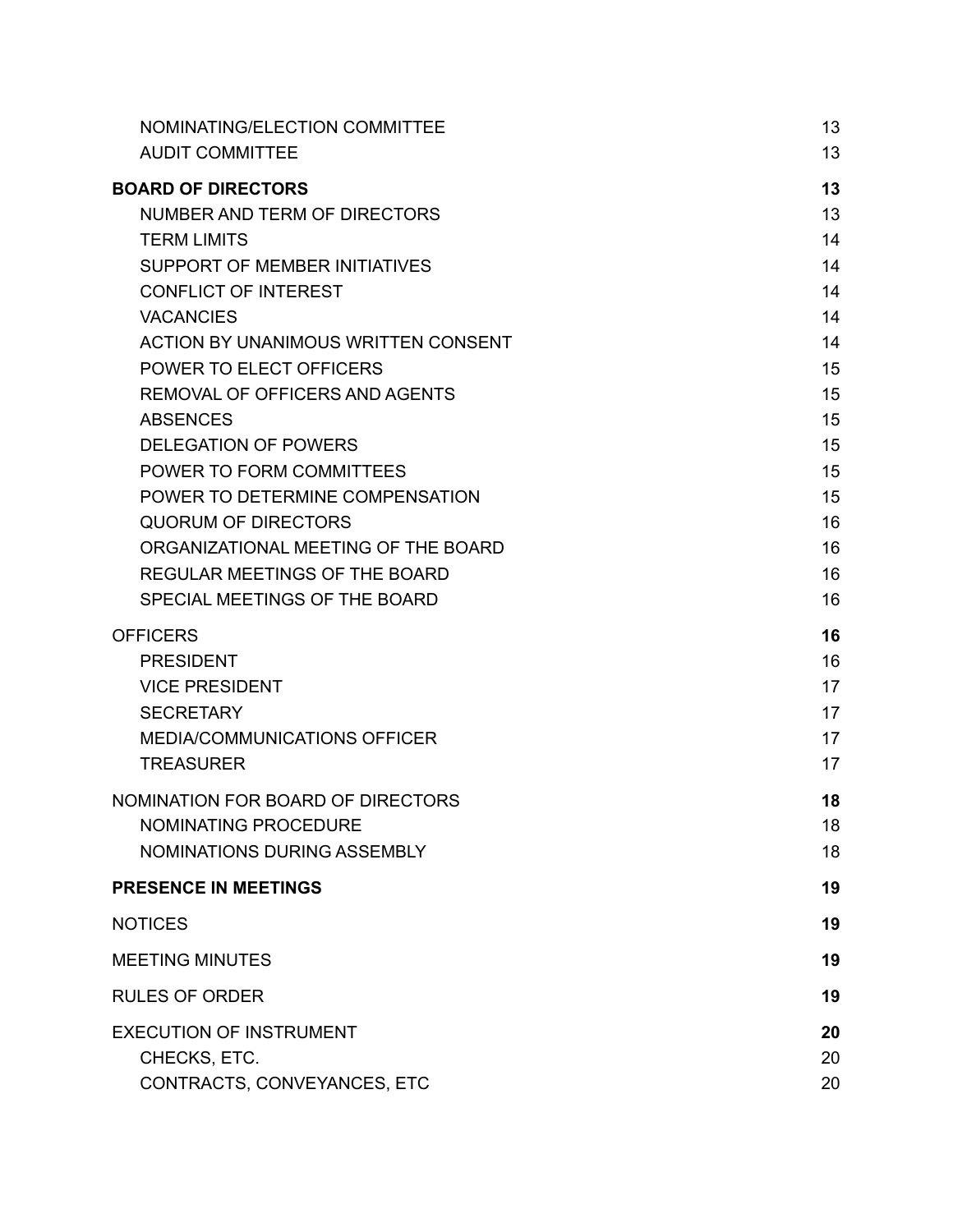| POWER TO BORROW MONEY                      | 20 |
|--------------------------------------------|----|
| <b>FISCAL YEAR</b>                         | 20 |
| AMENDMENT OF BYLAWS                        | 20 |
| AMENDMENTS, HOW PROPOSED                   | 20 |
| AMENDMENTS, HOW EFFECTED                   | 21 |
| <b>DIVERSITY STATEMENT</b>                 | 21 |
| <b>COMPENSATION</b>                        | 21 |
| <b>AUDIENCE</b>                            | 21 |
| <b>LOBBYING</b>                            | 22 |
| <b>MISCELLANEOUS</b>                       | 22 |
| <b>EXECUTION OF INSTRUMENTS</b>            | 22 |
| <b>VOTING OF BENEFICIAL INTEREST</b>       | 22 |
| <b>CORPORATE RECORDS</b>                   | 22 |
| <b>EVIDENCE OF AUTHORITY</b>               | 22 |
| <b>RATIFICATION</b>                        | 23 |
| <b>INDEMNIFICATION</b>                     | 23 |
| INDEMNIFICATION FOR DIRECTORS AND OFFICERS | 23 |
| <b>SETTLEMENTS</b>                         | 23 |
| <b>EMPLOYEES AND AGENTS</b>                | 24 |
| NON-WAIVER OF OTHER RIGHTS                 | 24 |
| <b>INSURANCE</b>                           | 24 |
| <b>DEFINITIONS</b>                         | 24 |
| PERSONAL LIABILITY                         | 25 |
| <b>CONFLICT OF INTEREST</b>                | 25 |
| <b>VALIDITY OF CONTRACTS</b>               | 25 |
| NON-PARTICIPATION IN DECISION              | 25 |
| <b>DISCLOSURE REQUIREMENT</b>              | 25 |
| PERMISSION TO HOLD OFFICE                  | 26 |
| PERMISSION TO TRANSACT                     | 26 |
| <b>CONFIDENTIALITY</b>                     | 26 |
| <b>WHISTLEBLOWER POLICY</b>                | 27 |
| ENCOURAGEMENT OF MALFEASANCE REPORTING     | 27 |
| <b>NO RETALIATION</b>                      | 27 |
| <b>DISSOLUTION OF THE SOCIETY</b>          | 27 |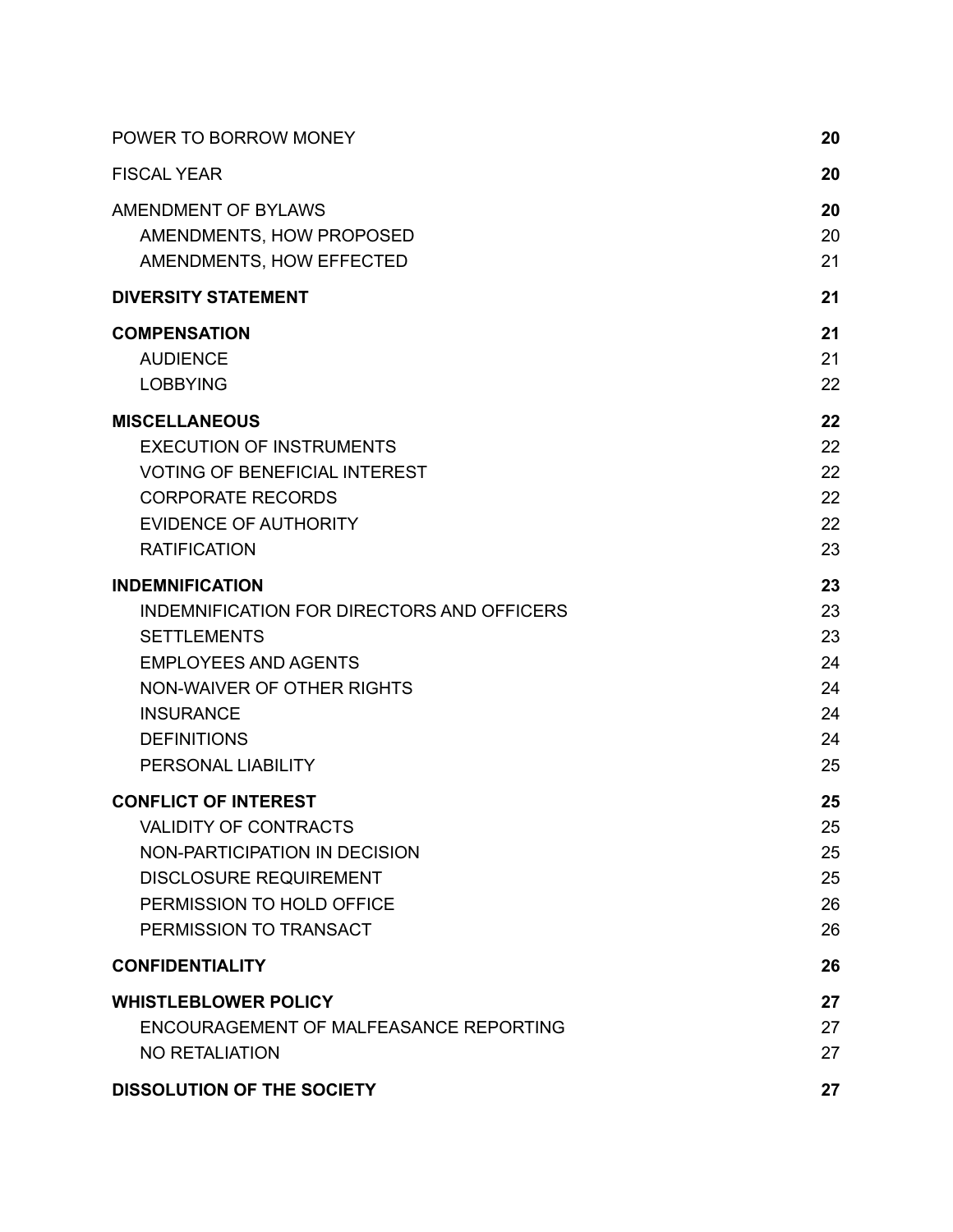# <span id="page-4-0"></span>**ARTICLE 1. NAME OF THE ORGANIZATION**

The legal name of the non-profit organization in English is "Hungarian Society of Massachusetts", and shall herein be referred to as the "Society". The name of the organization in Hungarian is "Massachusettsi Magyar Egyesület". The language of the communication of the Society shall determine which of the two variants is used.

The principal office of the Society shall be located in the Commonwealth of Massachusetts, although the Society may establish and maintain offices in other locations as needed to serve the interests of the Society, as determined by the Board of Directors.

These Bylaws, the powers of the Society and its Members and Directors, and all matters concerning the conduct and regulation of the business of the Society, shall be subject to the provisions of the Society's Articles of Organization, as they may be amended from time to time, and in the case of any conflict, the Articles of Organization shall govern.

# <span id="page-4-1"></span>**ARTICLE 2. CORPORATE PURPOSE**

The Society's goals are:

- Promote and support the dissemination of knowledge of the Hungarian language, literature, history, geography, music and culture.
- Conduct and organize conferences, presentations and performances for the above purposes, including regular film, book, and scientific discussions and presentations.
- Operate a school for children and adults in the above subject.
- Operate a free public lending library of Hungarian language books and publications, and.
- Increase awareness of Hungarian culture among Americans and other ethnic groups, thereby contributing to the development and strengthening of Hungarian-American relations;
- Bring together its members in social and, most importantly, educational events so that they get to know each other in ways that are informative, intellectually rewarding, and socially pleasant.
- Facilitate and advance the discussion and understanding of issues of current interest by organizing lectures and/or panel discussions.
- Network with Hungarian graduate and undergraduate students in North America, Hungary, or the Diaspora, and provide advice, help, and mentoring.
- Establish scholarships to recognize excellence in graduate and undergraduate students with ties to Hungary who might be aspiring to challenging careers and organize fundraising tasks for this purpose.
- Conduct all aforementioned activities in such a way as to maintain independence from all political and religious affiliation.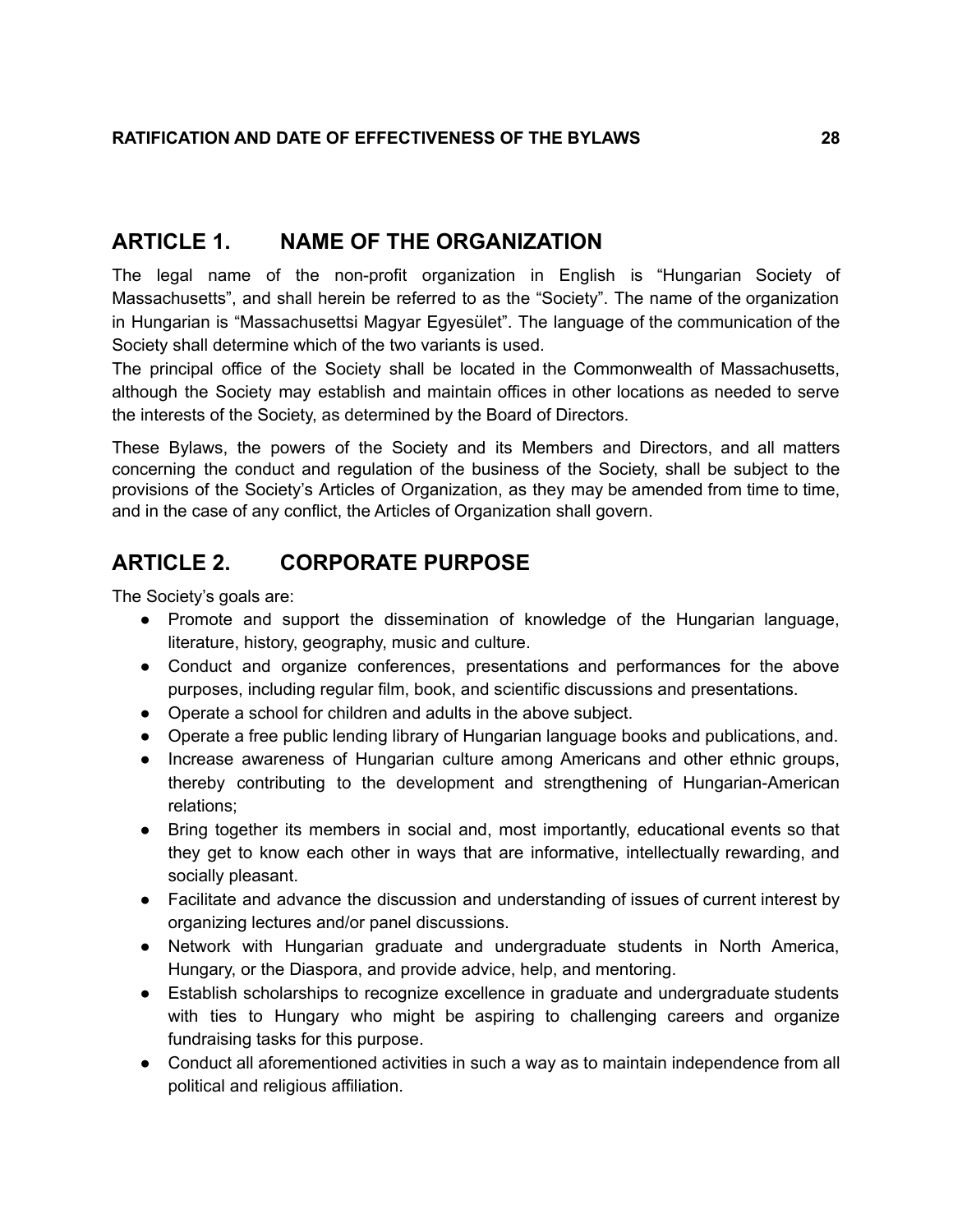The Society shall engage in activities for the aforesaid purposes in such a manner as may be conducted by a corporation organized under Massachusetts General Laws Chapter 180 and to maintain the qualification of the Society as an organization described in section 501(c)(3) of the Internal Revenue Code of 1986, as amended (or the corresponding provision of any future United States internal revenue law) ("Section 501(c)(3)")

It is intended that the Society shall be entitled to qualify for exemption from state, county, local, and federal income tax under Section  $501(c)(3)$  of the Internal Revenue Code as the same may be amended from time to time. The Society shall not be a private foundation under Section 509 (a) of the Internal Revenue Code.

# <span id="page-5-0"></span>**ARTICLE 3. MEMBERSHIP**

# <span id="page-5-1"></span>**SECTION 1. REGULAR MEMBERSHIP**

Membership is open to individuals of all ideologies, religions and ethnic backgrounds who agree to abide by the Society's Bylaws and support the goals of the Society. Members are required to maintain a residence in the Commonwealth of Massachusetts or in one of the States of Vermont, New Hampshire, Maine, Rhode Island or Connecticut. The residency requirement is waived for past members and may be waived by the Board of Directors for individuals who request such a waiver.

## <span id="page-5-2"></span>**SECTION 2. HONORARY MEMBERSHIP**

The Society may, by a majority vote of the members present at any General Assembly, bestow honorary membership upon deserving individuals in recognition of outstanding service in the advancement of the aims and/or interests of this Society. Honorary members are exempt from the residency requirement and the payment of dues.

## <span id="page-5-3"></span>**SECTION 3. FAMILY MEMBERSHIP**

Family membership is open to couples and their minor dependent children. The family must meet the residency requirements described in Section 1.

# <span id="page-5-4"></span>**SECTION 4. MEMBERSHIP TERMINOLOGY**

The terms "member", "members" and "membership" as referenced elsewhere in these Bylaws shall include the classes of regular, honorary and family members; no distinction among them shall be implied where not explicitly stated.

## <span id="page-5-5"></span>**SECTION 5. ESTABLISHING MEMBERSHIP**

Membership can be requested in writing addressed to the Board of Directors by stating the applicant's address of residence and payment of dues, or may be accomplished by self-registration through available membership management tools.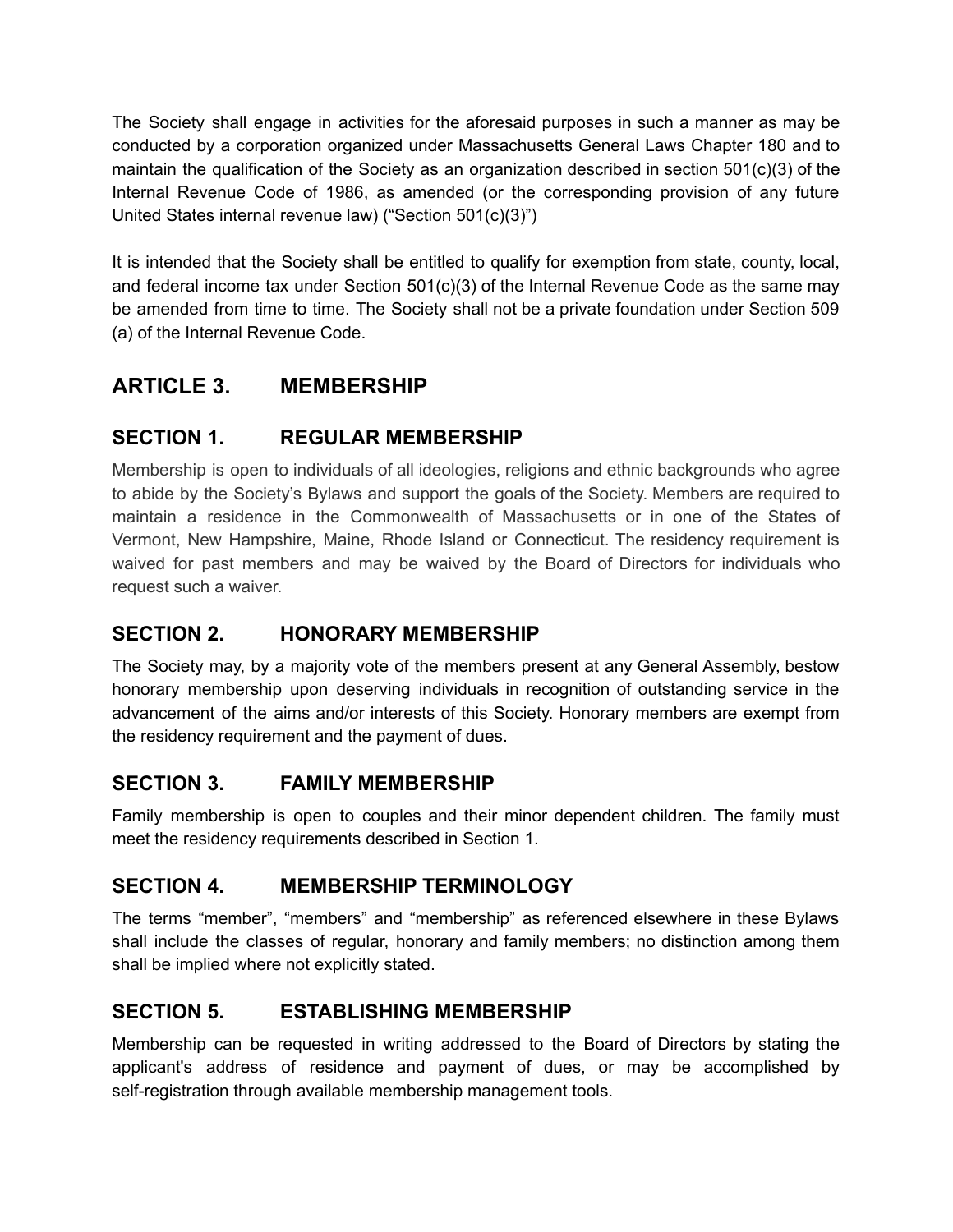#### <span id="page-6-0"></span>**SECTION 6. DUES**

The dues for membership shall be determined and posted by the Board of Directors. Various categories of membership may be established, approved, and revised by the Board of Directors from time to time. Such categories are, but not limited to Regular Membership and Family Membership. In individual cases of financial hardship or other cause deemed worthy by the Board, the Treasurer shall have the right to waive, cancel or partially remit obligation for dues.

Membership dues are to be paid annually.

# <span id="page-6-1"></span>**SECTION 7. SPONSORS, BENEFACTORS, ADVISORS AND FRIENDS OF THE SOCIETY**

The Board of Directors may designate certain persons or groups of persons as members of a board of advisors or as sponsors, benefactors, contributors, or friends of the Society or such other title as they deem appropriate. Such persons shall serve in such capacity and, except as the Board of Directors shall otherwise designate, shall in such capacity have no right to notice of or to vote at any meeting, shall not be considered for purposes of establishing a quorum, and shall have no other rights or responsibilities to act on behalf of the Society.

## <span id="page-6-2"></span>**SECTION 8. TERMINATION OF MEMBERSHIP**

Any member in default of payment of dues for more than 30 days shall lose their membership in good standing. Further non-payment after notification may result in their removal from the members roll.

Any member may be removed from membership by a majority vote at any General Assembly, regular or specifically called for the purpose, for conduct deemed prejudicial to this Society, provided that such member shall have first been served with written notice of the accusations against him/her, and shall have been given an opportunity to produce his/her witnesses, if any, and to be heard, at the meeting at which such vote is taken.

# <span id="page-6-3"></span>**ARTICLE 4. AFFILIATED GROUPS**

## <span id="page-6-4"></span>**SECTION 1. GOVERNANCE**

The Society shall manage and sustain affiliated groups whose purpose aligns with the stated purpose of the Society. Affiliated groups must register their bylaws and governing documents by the Society. Affiliated groups must nominate one or more *ex-officio* members into the Board of Directors. The nominated director may or may not have voting privileges in the Board as determined by the specific Sections of this Article.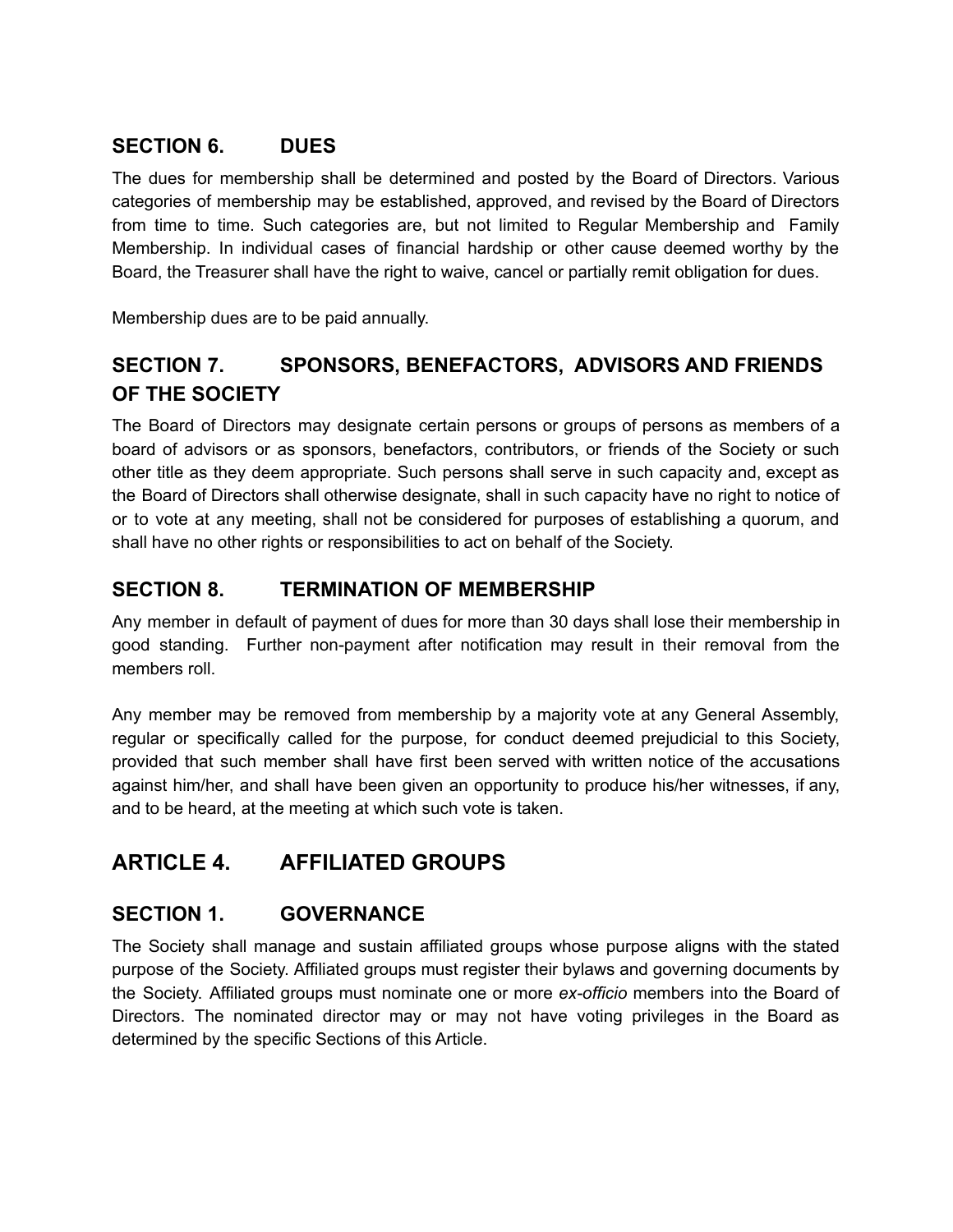## <span id="page-7-0"></span>**SECTION 2. RIGHT TO MANAGE FUNDS**

The affiliated groups may manage funds collected from membership fees and charitable donations independently. The Society shall separate the funds of the affiliated group in a dedicated bank account and provide access to representatives of the group to directly access such funds. The use and appointing of these funds is determined solely by the representatives of the affiliated group.

## <span id="page-7-1"></span>**SECTION 3. DUTY TO KEEP RECORDS**

The affiliated group must maintain financial records of the funds under its management. Such records must be made available to the Treasurer of the Society upon request in a form and manner that complies with the Society's record keeping. The affiliated group must comply with the Audit Committee's request for financial information.

The Treasurer shall prepare a financial statement of the designated affiliated group account at the end of the Society's fiscal year and submit it to the representative of the affiliated group for review. The Society is responsible for filing its annual tax returns that incorporate affiliated group funds.

## <span id="page-7-2"></span>**SECTION 4. TERMINATION OF THE AFFILIATION**

The Board of Directors or the representative of the affiliated group may terminate this affiliation at any time by resolution. Upon termination, the Society shall submit a financial statement of the funds collected in the name of the affiliated group, which shall become the property of the affiliated group. The Society shall deliver all such funds, including the funds held in the separately-administered affiliated group account, within thirty (30) days to the representatives of the affiliated group.

# <span id="page-7-3"></span>**SECTION 5. BÉLA BARTÓK HUNGARIAN SCHOOL OF BOSTON AFFILIATION**

The Béla Bartók Hungarian School of Boston (Boskola) is an affiliated group of the Society. Boskola's organization and processes are defined by the Boskola Foundation Governance Document. School funds obtained through tuition fees and charitable donations are held by the Society in a separately administered Boskola account.

The Boskola Governing Council shall appoint two (2) representatives with membership in the Society to the Board of Directors, these *ex-officio* directors shall have full rights and privileges.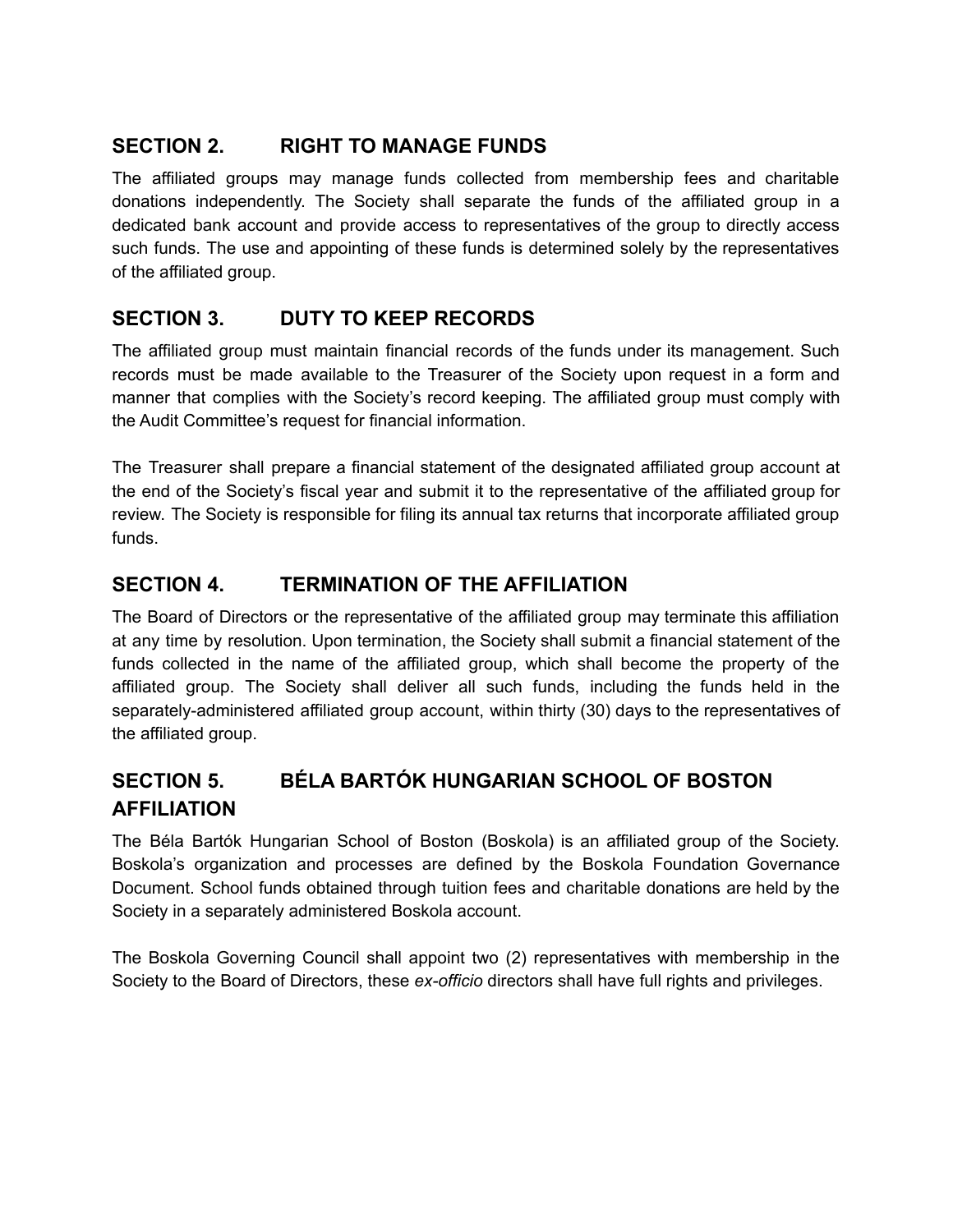# <span id="page-8-0"></span>**SECTION 6. BODNÁR GÁBOR SCOUT TROOP OF BOSTON AFFILIATION**

The Bodnár Gábor Scout Troop of Boston (2.sz. Bodnár Gábor Cserkészcsapat, Scout Troop) is an entity of the Hungarian Scout Association in Exteris (KMCsSz), serving the youth of Hungarian descent and cultural interest living in the greater Boston area community. The Scout Troop's organization and processes are defined and governed by the relevant bylaws of KMCsSz. The Society is the Sustaining Organization (Fenntartó Testület) of the Scout Troop. The rules, rights and responsibilities of this relationship are governed by the relevant bylaws set forth by KMCsSz (Fenntartó Testületi Káté, available at www.kmcssz.org).

The Scout Troop shall appoint one (1) representative with membership in the Society to the Board of Directors, this *ex-officio* director shall have the right to discuss and debate issues, but shall not have voting privileges.

# <span id="page-8-1"></span>**SECTION 7. BOSTON HUNGARIAN-AMERICAN SCIENCE CLUB AFFILIATION**

The Society shall function as the Sustaining Organization of the Boston Hungarian-American Science Club (hereinafter, "Science Club"), pursuant to which the Society shall collect and hold funds for the Science Club in a separately-administered account. The designation, use, and distribution of said funds are to be determined solely by the Science Club Board of Directors, and the Society shall distribute Science Club funds from the separately-administered account to the Science Club at the behest of the Science Club Board of Directors.

The Science Club is an independently-functioning entity vis-a-vis the Society and retains full authority to make all decisions about Science Club consistent with its mission, including but not limited to: topics, events, meetings, membership, finances, and any questions regarding the operation of the Science Club.

The Science Club Board of Directors shall appoint one (1) representative with membership in the Society to the Board of Directors of the Society, this *ex-officio* director shall have the right to discuss and debate issues, but shall not have voting privileges.

# <span id="page-8-2"></span>**ARTICLE 5. GENERAL ASSEMBLY**

## <span id="page-8-3"></span>**SECTION 1. PURPOSE**

The General Assembly is the supreme governing body of the Society and decides any matter concerning the Society. In particular, the General Assembly:

- i. Examines the administrative and financial activities;
- ii. Approves, modifies or rejects proposals of other bodies;
- iii. Elects through secret ballot the members of the Board of Directors;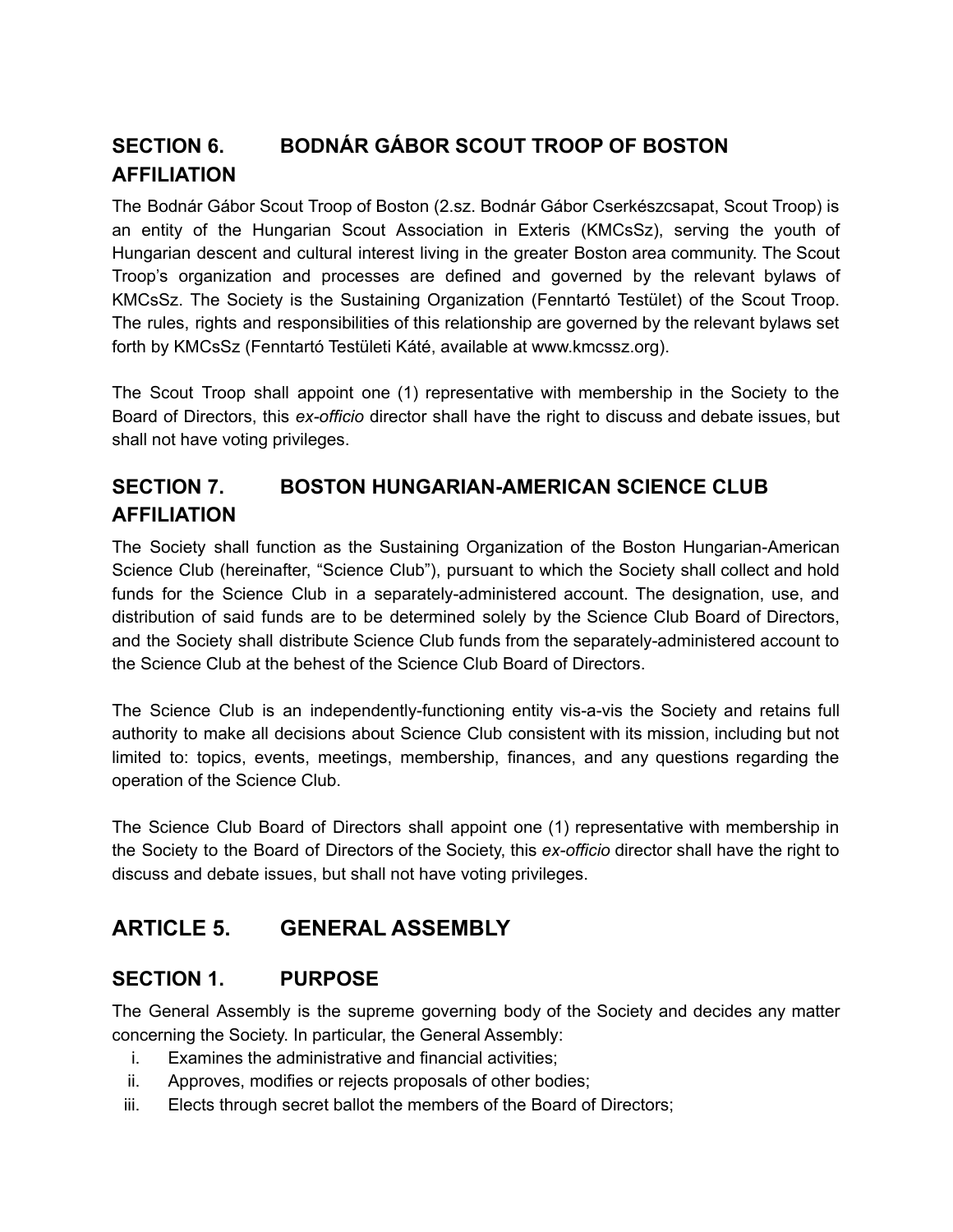- iv. Elects the Audit Committee
- v. Elects the Nominating and Election Committee
- vi. Modifies the Bylaws;
- vii. Removes members of the Board of Directors;
- viii. Decides on the removal of members, in accordance with the Bylaws;
- ix. Approves the financial reports of the Board of Directors or allocates responsibilities to the various bodies;

## <span id="page-9-0"></span>**SECTION 2. PLACE**

Any or all meetings of the members of this Society shall be held within the Commonwealth of Massachusetts at such place as the Board of Directors shall select.

#### <span id="page-9-1"></span>**SECTION 3. NOTICE**

At least fifteen days prior to the date scheduled for a General Assembly, notice of the time, place and purpose of the meeting shall be sent to each member entitled to vote at the meeting by the Secretary.

## <span id="page-9-2"></span>**SECTION 4. QUORUM**

At any General Assembly, a quorum shall consist of no fewer than one fifth of the members of the Society who are entitled to vote and are in good standing. Failure to meet the quorum shall cause the meeting to be adjourned without further notice. A second meeting shall be called within a reasonable time but within six months of the originally-scheduled meeting, and the second meeting shall proceed with as many members as are present.

## <span id="page-9-3"></span>**SECTION 5. CHAIRPERSON**

The General Assembly is directed by the Chairman or Chairwoman of the General Assembly who is not a member of the Board of Directors and is nominated and voted upon at the beginning of the General Assembly meeting.

#### <span id="page-9-4"></span>**SECTION 6. MINUTES**

The minutes of the General Assembly are kept by the Secretary of the Board of Directors and are recorded in the book of minutes of the Society. They are first approved by the Board of Directors and then approved by the membership at the next General Assembly.

#### <span id="page-9-5"></span>**SECTION 7. BIENNIAL GENERAL ASSEMBLY**

The Society shall hold a General Assembly once every two years, one of the purposes of which shall be the election of the Board of Directors and the Audit and Nominating/Election Committees. A biennial General Assembly shall be held on such day during the month of March every other year as the Board of Directors shall determine.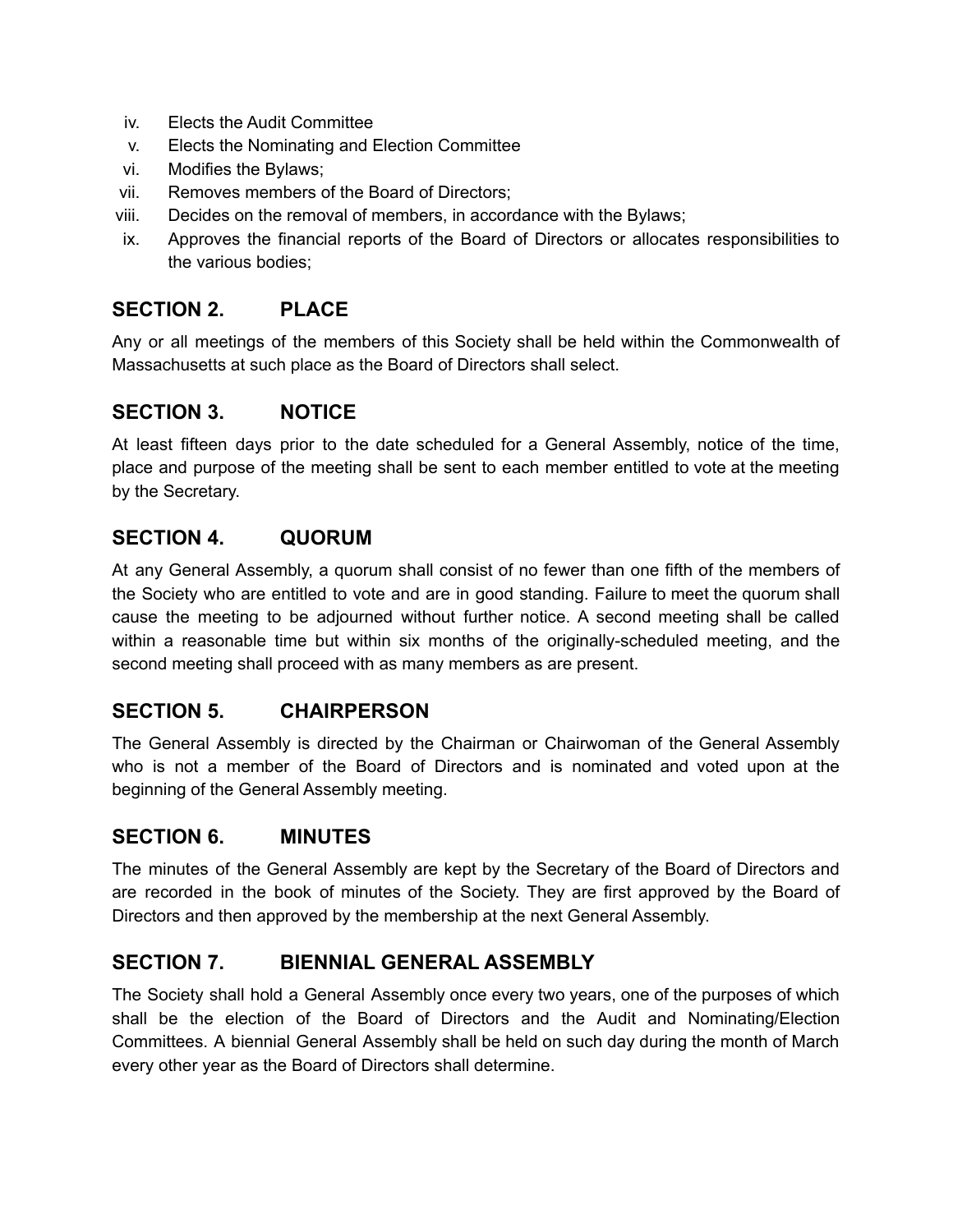## <span id="page-10-0"></span>**SECTION 8. DELAYED BIENNIAL GENERAL ASSEMBLY**

If, for any reason, the biennial General Assembly shall not be held on the day determined by the Board of Directors as described in Section 7, a meeting may be called within a reasonable time but within six months, as a special meeting, and the same proceedings may be had thereat, as at the biennial General Assembly.

# <span id="page-10-1"></span>**SECTION 9. ORDER OF BUSINESS AT BIENNIAL GENERAL ASSEMBLY**

The order of business at the biennial General Assembly shall be as follows:

- i. Election of Chairperson.
- ii. Roll call / determination of the quorum.
- iii. Secretary's reading of notice and proof of mailing.
- iv. Secretary's reading of minutes of the last General Assembly.
- v. President's report.
- vi. Treasurer's report..
- vii. Audit Committee report.
- viii. Vote by General Assembly to accept reports.
- ix. Transaction of other business mentioned in the notice.
- x. Adjournment.

Optionally, as part of ix., election of Directors and Officers may occur as described in Article 6.

In the absence of any objections, the Chairperson may further vary the order of business at his/her discretion.

## <span id="page-10-2"></span>**SECTION 10. SPECIAL GENERAL ASSEMBLY**

A Special General Assembly may be called at any time by the President, or by a majority of the Board of Directors, or by one-fifth of the members in good standing. The method by which such a meeting may be called is as follows: the President, a majority of the Board of Directors, or one fifth of the members in good standing shall contact the Secretary in writing specifying the proposed order of business at the Special General Assembly; upon receipt of such a specification, the Secretary shall select a date and place for the Special General Assembly that is no later than 30 days into the future; the Secretary shall then notify the members as described in Section 2.

No business not mentioned in the notice shall be transacted at such a meeting.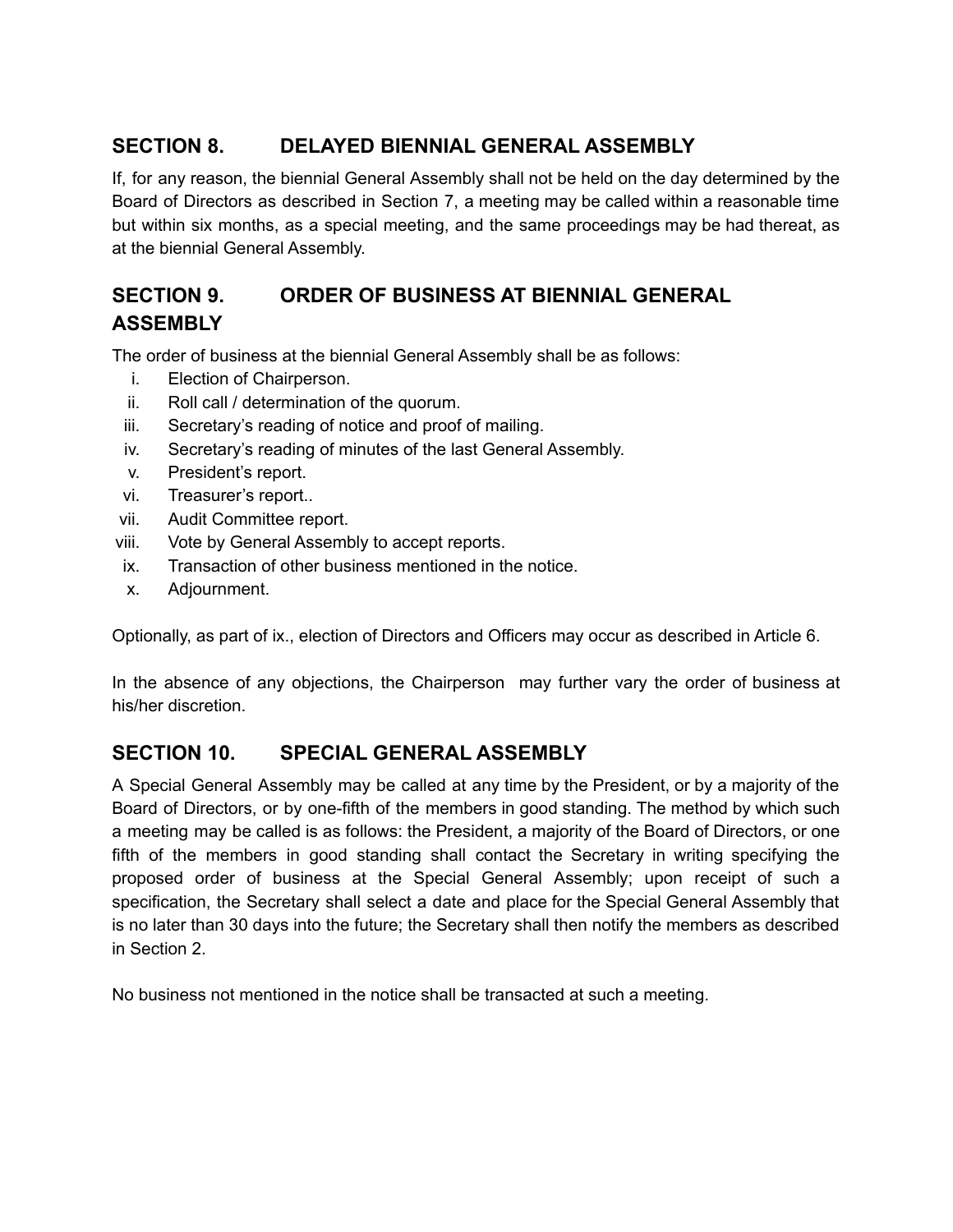# <span id="page-11-0"></span>**ARTICLE 6. VOTING AT GENERAL ASSEMBLY**

# <span id="page-11-1"></span>**SECTION 1. ELIGIBILITY, NUMBER OF VOTES**

All members in good standing, of age 18 or over, shall be entitled to a single vote.

#### <span id="page-11-2"></span>**SECTION 2. MEANS OF CASTING VOTES**

Open votes may be cast in person or via videoconference or other remote means in which the identity of the person can be verified. In such a meeting, in-person votes may be taken by show of hands, rising, roll call, yeas, or nays, or by general consent. Voting by ballot may be done when secrecy is desired, such as when electing the Board of Directors. Ballot voting may be done in person, by mailing or forwarding a sealed and signed ballot to the Election Committee, or by approved secure electronic means. When a vote is required to be taken by ballot, the object is to enable members to conceal their votes, and any motion during or after the vote that defeats this object is out of order. Proxy voting shall not be permitted.

# <span id="page-11-3"></span>**SECTION 3. ELECTION OF DIRECTORS, OFFICERS AND OVERSIGHT COMMITTEES**

Ballot elections for the Board of Directors, Nominating/Election Committee, and Audit Committee shall be conducted as follows. The order of business shown may be conducted as part of a General Assembly meeting conducting other business, as a standalone meeting, or split across multiple meetings, provided adequate notice is provided to members at least 15 days prior to opening the voting.

- i. Opening or turning over of meeting to Nominating/Election Committee Chair.
- ii. Introduction of candidates nominated for Board of Directors, Audit Committee, and Nominating/Election Committee.
- iii. Requests for nominations from the floor.
- iv. Explanation of voting process.
- v. Declaration of voting open.
- vi. Collection of ballots. If mail-in and/or electronic ballots are used, voting may be opened prior to the meeting as determined by the Nominating/Election Committee, and specified by the notice, but not more than 30 days in advance.
- vii. Voting is closed at the meeting with a final collection of ballots from attendees.
- viii. Nominating/Election Committee counts the ballots. None one other than this committee may have access to voting materials.
- ix. Nominating/Election Chair announces the election results and declares the election closed.
- x. Adjournment.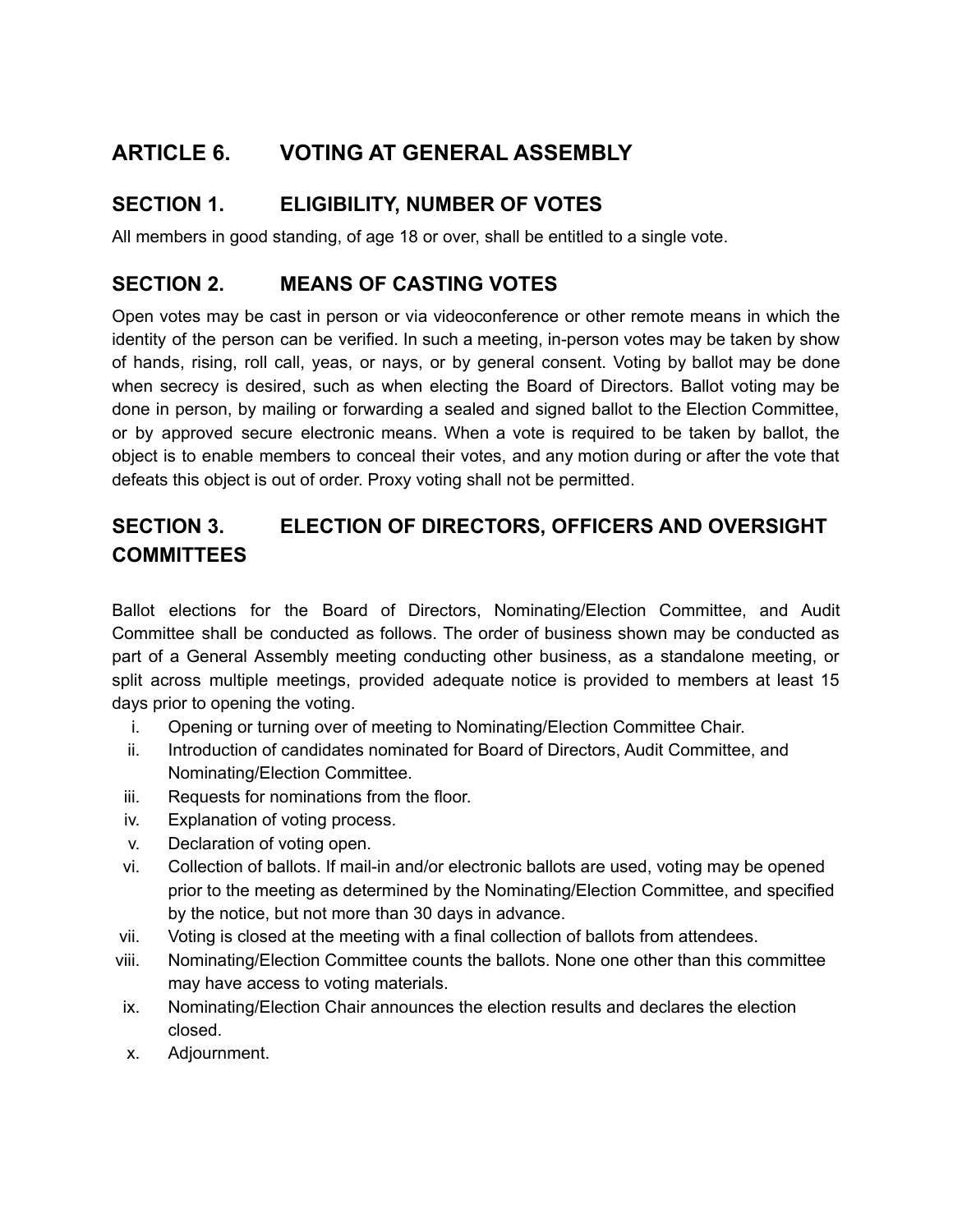Within two weeks after the close of the election, the Chair of the Nominating/Election Committee who presided over the election publishes a written election report and delivers it to the new Board of Directors and Nominating/Election Committee. The presiding Chair retains custody of election materials for one year, after which the materials are handed over to the Board Secretary.

# <span id="page-12-0"></span>**ARTICLE 7. COMMITTEES**

## <span id="page-12-1"></span>**SECTION 1. NOMINATING/ELECTION COMMITTEE**

There shall be an Nominating/Election Committee, which shall consist of at least three and not more than six (3-6) members of the Society, none of whom shall be members of the Board of Directors. The Nominating/Election Committee shall serve for two (2) years, concurrently with the Board of Directors and be elected at the time of the biennial General Assembly.

The Nominating/Election Committee shall orchestrate the nomination procedure for the Board of Directors as described in Article 10, shall nominate a Chairperson to conduct the General Assembly meeting(s), and shall be responsible for conducting the order of business of the election as described in Article 6 Section 3.

## <span id="page-12-2"></span>**SECTION 2. AUDIT COMMITTEE**

There shall be an Audit Committee, which shall consist of two to three (2-3) members of the Society, none of whom shall be members of the Board of Directors. The Audit Committee shall serve for two (2) years, concurrently with the Board of Directors and be elected at the time of the Biennial General Assembly.

The responsibility of the Audit Committee shall be to examine and validate the Treasurer's Report.

# <span id="page-12-3"></span>**ARTICLE 8. BOARD OF DIRECTORS**

## <span id="page-12-4"></span>**SECTION 1. NUMBER AND TERM OF DIRECTORS**

The activity, property and affairs of this Society shall be managed by a Board of Directors. The Board is comprised of nine (9) elected persons who shall be members of the Society, plus two (2) members *ex-officio* appointed by the affiliated group Boskola. These eleven (11) directors shall have full rights and privileges. Furthermore, the Board is composed of additional *ex-officio* directors without voting privileges appointed by the other affiliated groups. The affiliated groups may bestow the task of their representation on one of the directors with voting privileges.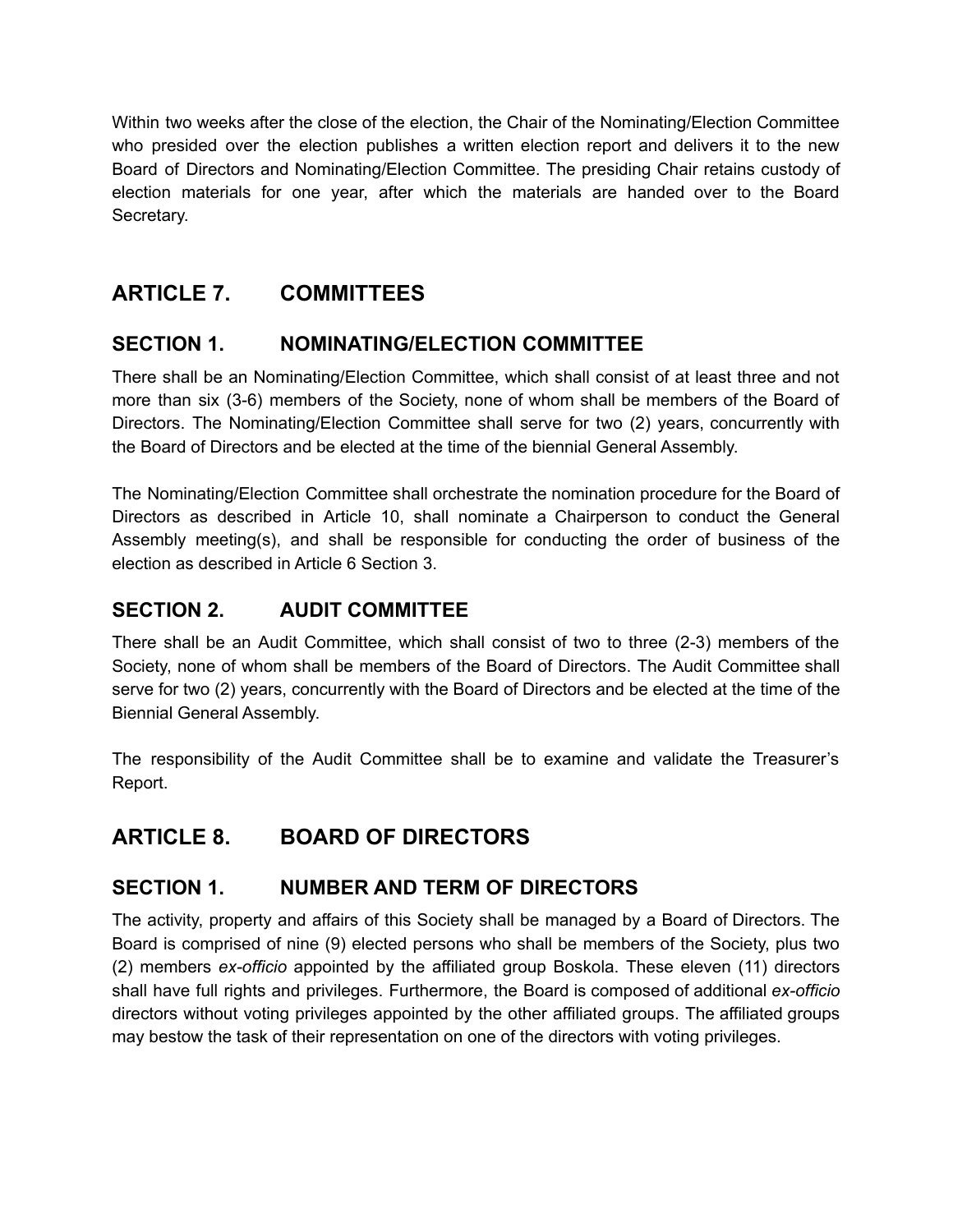Each director shall hold office for the term for which he/she is elected and qualified, unless his or her directorship be theretofore vacated by resignation, death, removal, or otherwise. The term of the directors is 2 years.

#### <span id="page-13-0"></span>**SECTION 2. TERM LIMITS**

Board members with full rights and privileges shall serve not more than two full consecutive terms and may return after a hiatus of at least one term.

## <span id="page-13-1"></span>**SECTION 3. SUPPORT OF MEMBER INITIATIVES**

The Board of Directors shall consider and debate any initiative that aligns with the stated purposes of the Society, proposed by any member in good standing of the Society. Upon receiving such a request, the Board shall include it in the agenda of an open Board of Directors meeting within a reasonable time after receiving the request, and publish the results of the debate in meeting minutes disseminated to all members.

# <span id="page-13-2"></span>**SECTION 4. CONFLICT OF INTEREST**

At all times and in all business, members of the Board of Directors shall avoid all personal and organizational conflicts of interest and the appearance of such conflict, even when such a conflict does not exist. As such, no Board of Directors member shall vote on a question in which he/she has a direct personal or pecuniary interest. In the event that more than one member of the same family is on the Board of Directors, only one member shall vote on any order of business that could be unduly swayed by their agreement.

## <span id="page-13-3"></span>**SECTION 5. VACANCIES**

In the event of the death, resignation, disability, or removal of any Officer or member of the Board of Directors, the Board of Directors shall vote to appoint a successor to fill such office for its unexpired term. The membership shall be informed of such vacancy by an informational notice within two weeks of it becoming known, and provided with the opportunity to nominate candidates to fill the vacancy. Acting board members are elected by a simple majority of the full Board. Each person so elected to fill a vacancy shall remain a Director until his/her successor has been elected by the members, who may make such election at their next General Assembly. Acting Board memberships shall not count against term limits.

# <span id="page-13-4"></span>**SECTION 6. ACTION BY UNANIMOUS WRITTEN CONSENT**

Any action required or permitted to be taken by the Board of Directors or any committee thereof at a duly held meeting may be taken without a meeting if all members of the Board of Directors or the committee consent in writing to the adoption of a resolution authorizing the action. Such resolution and the written consents thereto by the members of the Board of Directors or committee shall be filed with the minutes of the proceedings of the Board of Directors or the committee. Unanimous consent can be given through the use of electronic communication.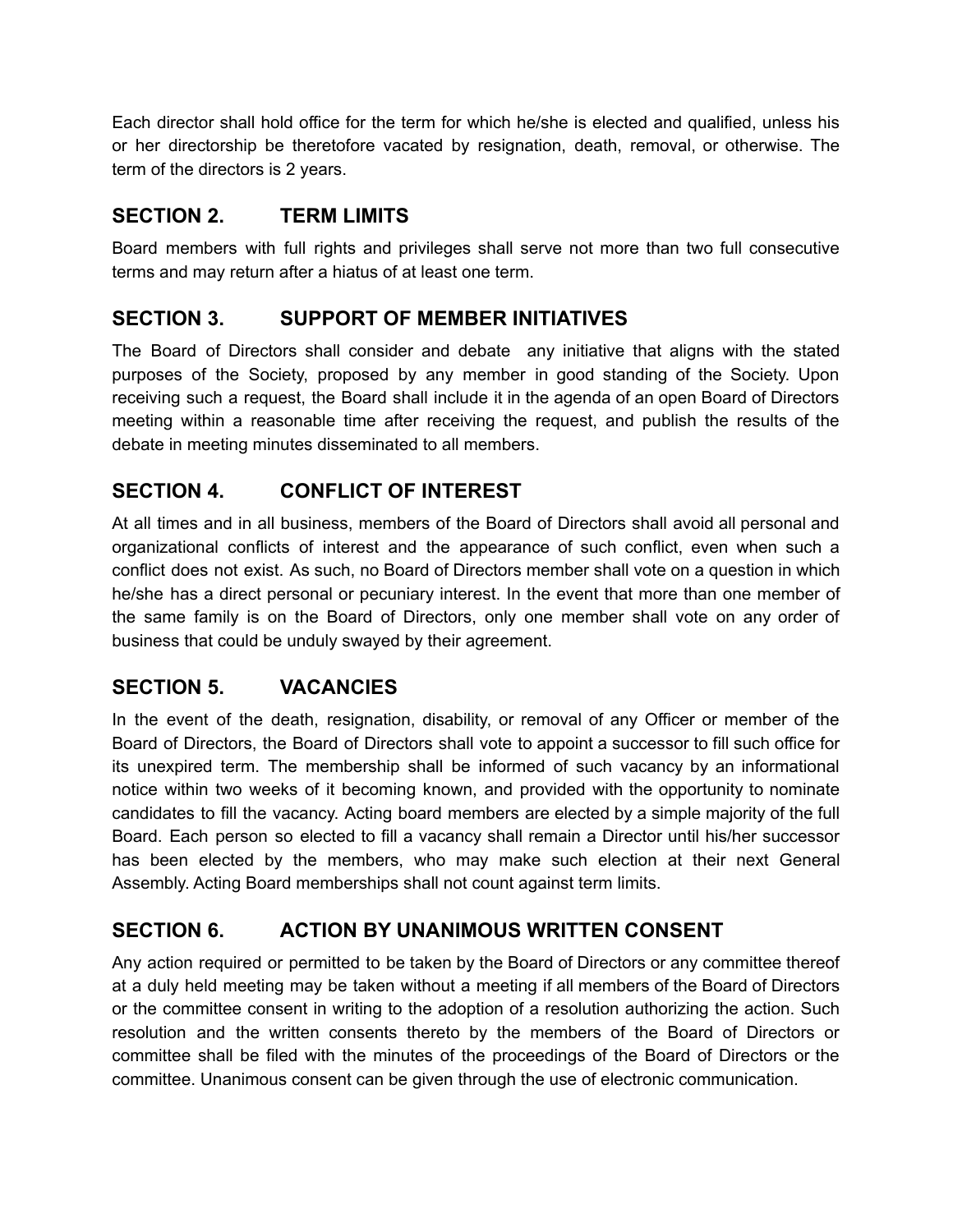## <span id="page-14-0"></span>**SECTION 7. POWER TO ELECT OFFICERS**

The Board of Directors shall elect a President, one or more (up to five) Vice Presidents, a Secretary, a Treasurer and a Media/Communications Officer from the members of the Board. The Board of Directors shall have power to appoint such other officers and agents as the Board of Directors may deem necessary for transaction of the business of the Society.

## <span id="page-14-1"></span>**SECTION 8. REMOVAL OF OFFICERS AND AGENTS**

Any officer or agent may be removed by a simple majority of the full Board of Directors, whenever in their judgement, the interest of the Society will be served thereby. An officer may be removed only after reasonable notice and opportunity to be heard before the Board of Directors.

## <span id="page-14-2"></span>**SECTION 9. ABSENCES**

If any Director shall fail to attend three (3) consecutive meetings of the Board of Directors without excuse accepted as satisfactory by the Board, such Director shall be deemed to have resigned and the vacancy shall be filled.

#### <span id="page-14-3"></span>**SECTION 10. DELEGATION OF POWERS**

For any reason deemed sufficient by the Board of Directors, whether occasioned by an absence or otherwise, the Board of Directors may delegate all or any of the powers and duties of any Officer to any other Officer or Director, but no Officer or Director shall execute, acknowledge or verify any instrument in more than one capacity.

## <span id="page-14-4"></span>**SECTION 11. POWER TO FORM COMMITTEES**

The Board of Directors shall be authorized to organize committees among the membership of this Society from time to time for the realization of the purposes of the Society. The terms of the committee appointments shall expire at the next biennial General Assembly. Except for the Nominating Committee and Audit Committee, the President shall be an *ex-officio* voting member of each committee. At the request of the Board of Directors, each committee, except for the Nominating Committee, shall report to the Board of Directors.

#### <span id="page-14-5"></span>**SECTION 12. POWER TO DETERMINE COMPENSATION**

The Board of Directors shall determine the compensation of officers, agents and other employees of this Society.

#### <span id="page-14-6"></span>**SECTION 13. QUORUM OF DIRECTORS**

A simple majority of the Directors shall constitute a quorum, at a duly called or regularly scheduled meeting of the full Board of Directors or subcommittee.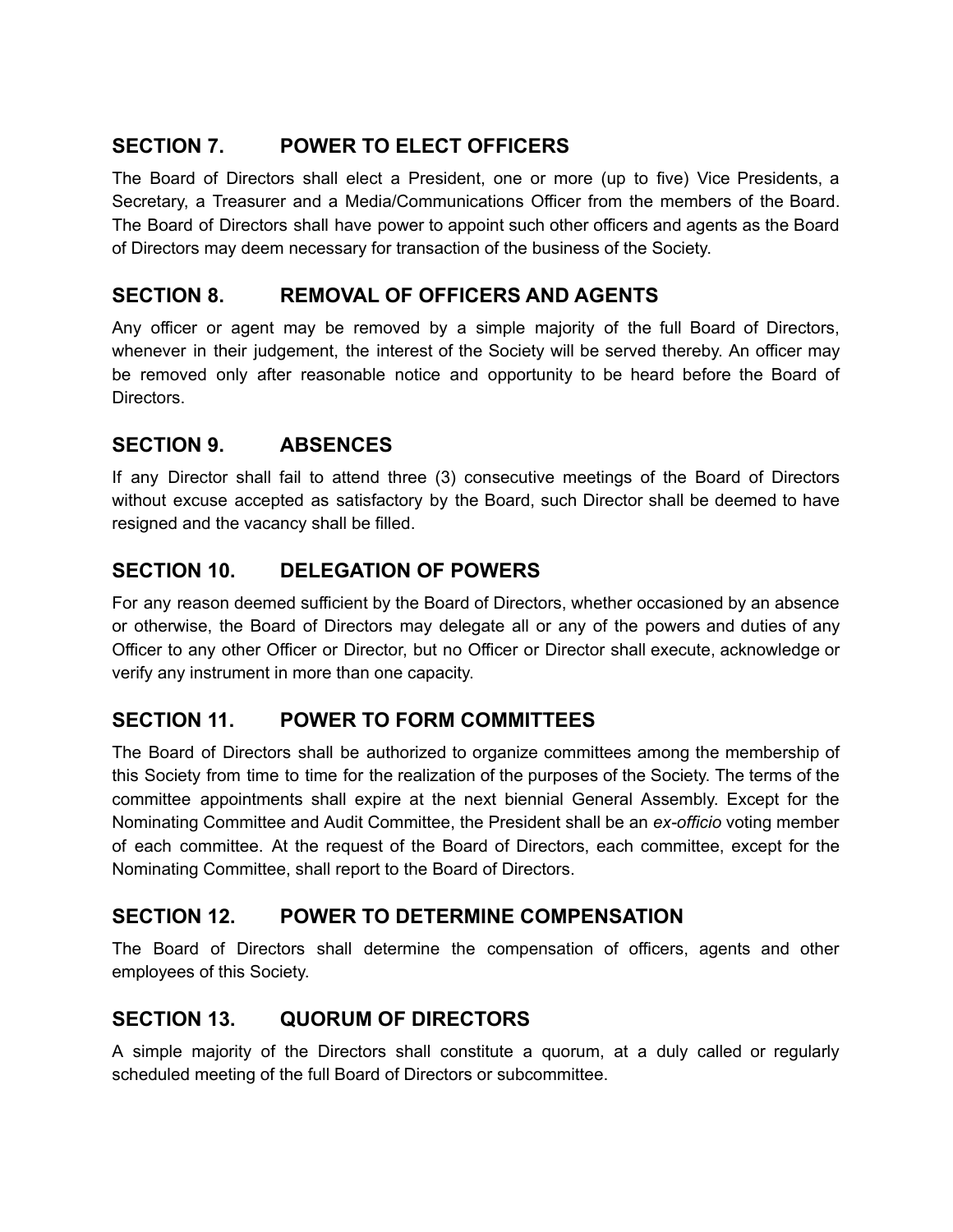# <span id="page-15-0"></span>**SECTION 14. ORGANIZATIONAL MEETING OF THE BOARD**

Immediately following the conclusion of voting for Board of Directors, the Board of Directors as constituted upon adjournment shall convene for the purpose of electing officers and transacting any other business properly brought before it; provided, however, that the organizational meeting in any year may be held at a different time and place than so provided with the consent of a majority of the directors of such new Board.

# <span id="page-15-1"></span>**SECTION 15. REGULAR MEETINGS OF THE BOARD**

Regular meetings of the Board of Directors shall be held not less frequently than once in each month at such time and place as the Board of Directors determine at their previous regular meeting. Regular meetings are open to membership. In addition, the Board may meet in closed executive sessions. Notice of one week for regular board meetings is suggested. No notice of executive session meetings of the Board of Directors shall be required.

# <span id="page-15-2"></span>**SECTION 16. SPECIAL MEETINGS OF THE BOARD**

A special meeting of the Board of Directors may be called by the President at any time with reasonable prior notice of the time, place, and purpose thereof to each Director as the President in his/her discretion shall deem sufficient, but the action taken at any such meeting shall not be invalidated for want of notice if such shall be waived as hereinafter provided.

# <span id="page-15-3"></span>**ARTICLE 9. OFFICERS**

# <span id="page-15-4"></span>**SECTION 1. PRESIDENT**

The President shall be selected by, and from the membership of the Board of Directors. He/She shall function as the Chairman of the Board. As such, the President is responsible for the general supervision and control of the business and Officers of the Society, chairs all meetings of the Board of Directors and from time to time may perform duties consistent with the President of the Corporation. He/She shall preside over all active management matters of the business of the Society and shall see that all orders and resolutions of the Board of Directors are carried into effect. He/she shall be *ex-officio* a member of all standing committees. The term of office of the President is two years.

# <span id="page-15-5"></span>**SECTION 2. VICE PRESIDENT**

At least one Vice President shall be chosen from the membership of the Board of Directors. Vice Presidents shall perform the duties and exercise the powers of the President during the absence or disability of the President, in the order of the seniority of their election. In the event of equal seniority, the Board of Directors shall decide by vote.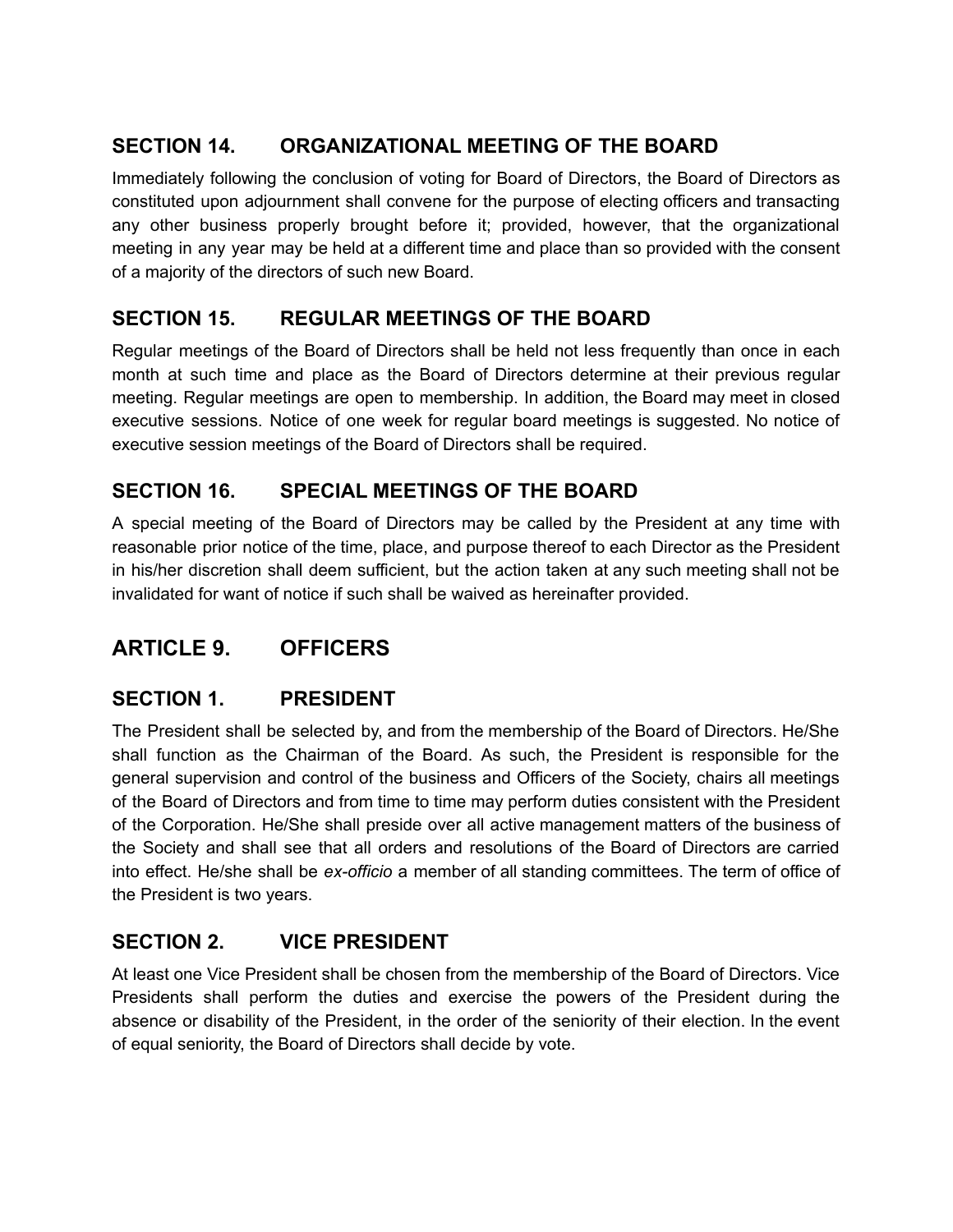## <span id="page-16-0"></span>**SECTION 3. SECRETARY**

The Secretary shall attend all meetings of the members and the Board of Directors, and shall supervise and maintain the recording of actions taken by the Society and the Board of Directors, keep the seal of the Society, preserve in books of the Society true Minutes of the proceedings of all such meetings. He/She shall serve all notices required by statute, bylaw, or resolution. He/She shall perform such other duties as may be delegated to him/her by the Board of Directors. In the absence of the Secretary a Temporary Secretary is designated by the presiding officer, who shall perform the usual duties of the Secretary for such time as the Secretary is absent. The Secretary shall serve as the Society's Clerk and file all required forms with the government authorities.

## <span id="page-16-1"></span>**SECTION 4. MEDIA/COMMUNICATIONS OFFICER**

The Media/Communications Officer (MCO) shall be in charge of all communication means used by the Society to reach its membership and propagate to the greater community information about its mission and activities. Specific duties of the MCO include

- i. the design and maintenance of social media sites representing the Society;
- ii. the occasional publication, either electronically or through paper copies of a newsletter describing activities and news items relating to the Society;
- iii. the public advocacy of the mission, interests, and goals of the Society through mass mail broadcasting or personal presentations.

The MCO has the option to apply editorial changes to the text of all public announcements by the Board of Directors before their release, to ensure clarity and consistency of the Society's message. The MCO also interfaces with and facilitates the functions of all other Board of Directors on occasions where the Society is publicly represented.

# <span id="page-16-2"></span>**SECTION 5. TREASURER**

The Treasurer, subject to the direction of the Board of Directors, shall have general charge of the financial affairs of the Society, cause to be kept accurate books of accounts of the affairs of the Society, oversee the Society's finances, report on the Society's financial condition at a regularly scheduled meeting of the Society and from time to time to the Board of Directors, and perform such other duties as may be designated by the Board of Directors.

The Treasurer shall cause the Society's financial records to be audited annually by the Committee of Auditors approved by the Board of Directors and cause the Committee of Auditors to present and report upon such audit to the Board of Directors for its review and consideration within a reasonable time following the end of the Society's fiscal year. Thereafter, at the next regularly scheduled meetings of the Board of Directors, the Treasurer shall report upon completion of the audit.

No person shall be eligible for re-election to the office of Treasurer for more than two (2) consecutive terms.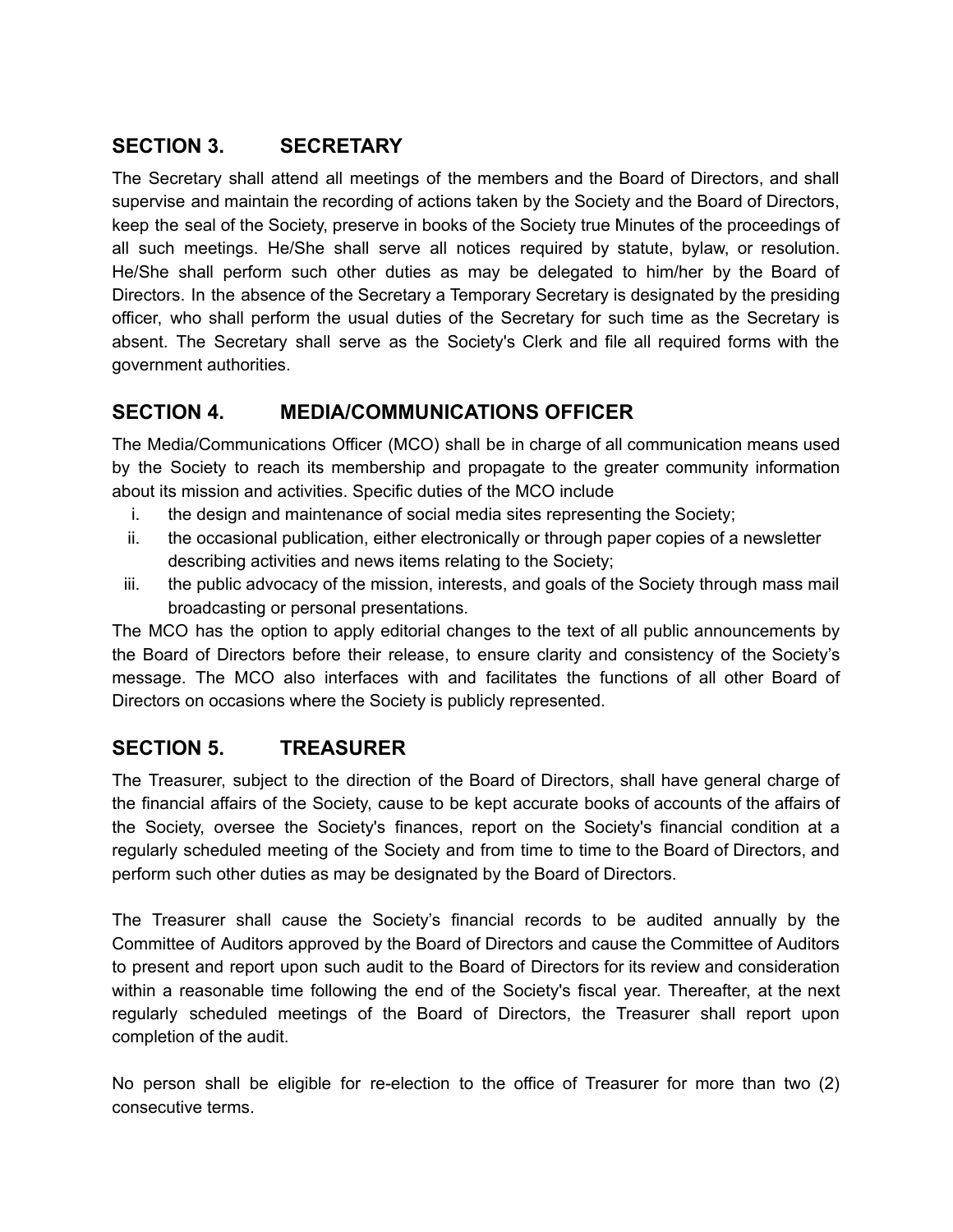# <span id="page-17-0"></span>**ARTICLE 10. NOMINATION FOR BOARD OF DIRECTORS**

# <span id="page-17-1"></span>**SECTION 1. NOMINATING PROCEDURE**

The Nominating/Election Committee shall report to the Secretary the names of the members to be nominated for service. These include:

- i. Director of the Society (at least 10 names suggested),
- ii. Nominating/Election Committee member (at least 4 names suggested),
- iii. Audit Committee Member (at least 6 names suggested),
- iv. Chairperson to conduct order of business at upcoming General Assembly.

These names shall be delivered not later than 30 days prior to the planned Biennial General Assembly date, or 20 days prior to a planned Special General Assembly. The Secretary shall transmit the report to the Board of Directors and thereafter shall cause the names of the candidates to be reported to each member of the Society at least fifteen days before the General Assembly. The details of the notice procedure will be determined by the Board of Directors.

## <span id="page-17-2"></span>**SECTION 2. NOMINATIONS DURING ASSEMBLY**

In addition to nominations made as described in Section 1 of this article, nominations may be taken from the floor during any meetings convened for the purpose of an election. During the proceedings of such a meeting, the Chair of the Nominating/Election Committee shall inquire if there are any nominations from the floor. If there is no response, he/she declares the nominations closed. If for any reason it is desired to reopen nominations, it shall be done by a majority vote. Ballots, in-person, electronic or mail-in, for elected officers shall also include the option of voting for write-in candidates.

# <span id="page-17-3"></span>**ARTICLE 11. PRESENCE IN MEETINGS**

Members of the Society may participate in a General Assembly by means of a conference telephone, videoconference, or similar means of communications through which all persons participating in the meeting can hear each other at the same time and can be identified. Directors may participate in the meeting of the Board of Directors by similar means. Participation by such means shall constitute presence in person at a meeting.

# <span id="page-17-4"></span>**ARTICLE 12. NOTICES**

Unless otherwise provided in another section of these Bylaws, notices may be sent by electronic mail to members unless members specifically request to receive notice by regular mail. All meeting notices shall include the date, time, location, and agenda of the meeting. Notice of the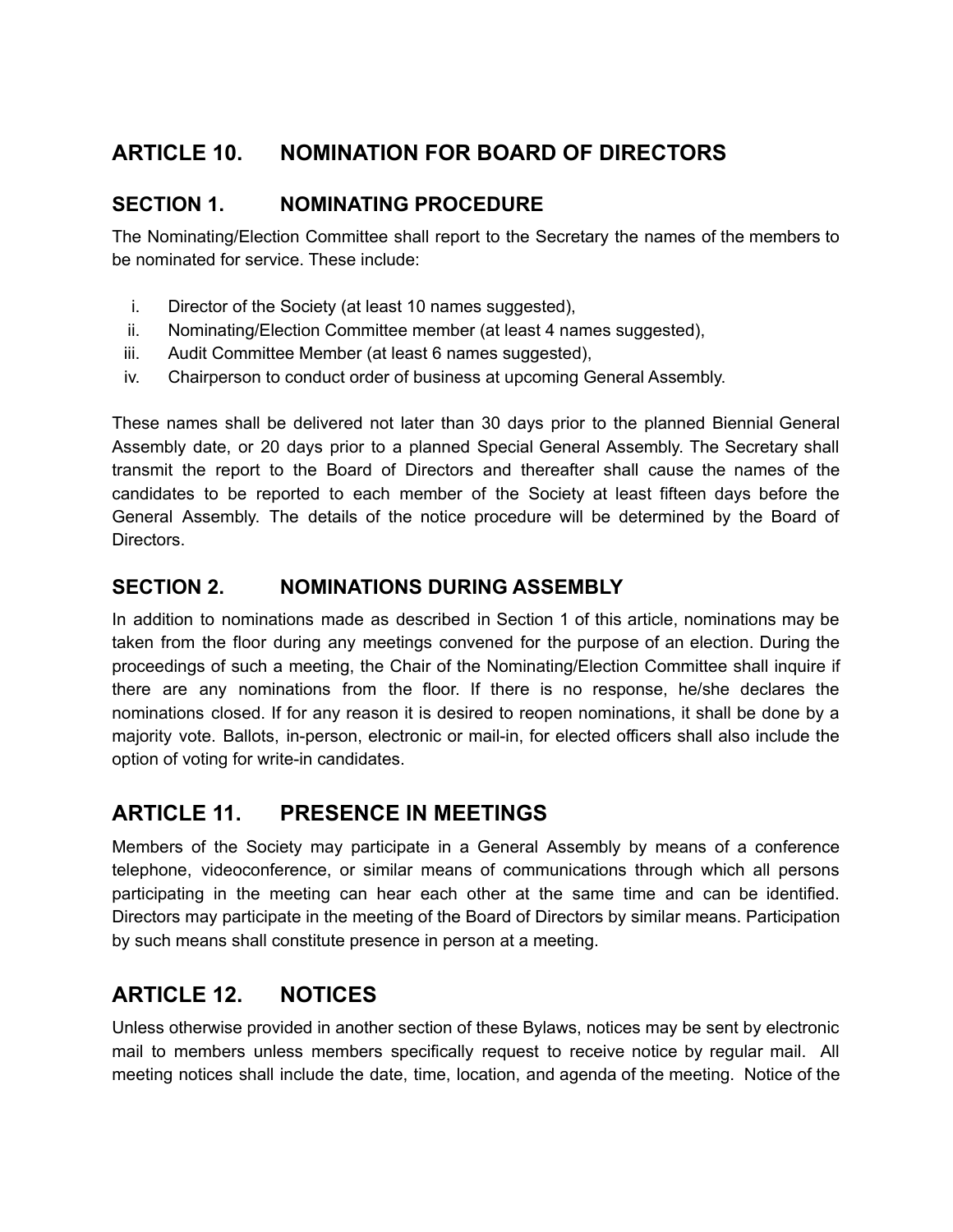General Assembly meeting of the Society or any other meeting of the Board of Directors may be given by electronic mail.

# <span id="page-18-0"></span>**ARTICLE 13. MEETING MINUTES**

The Secretary shall record the proceedings at all regular, special, and executive meetings of the Board of Directors. The record shall be called the Minutes, and include the kind of meeting (e.g. regular, special), name of the assembly, date and place of meeting, name of the chairman or presiding officer, and names of the attendees. The Minutes shall further contain whether the previous Minutes were approved, main motions and points of order, and the name of the person who introduced the motion. When voting is by yeas, nays, and abstentions, the number of each shall be recorded. Informal business shall be recorded to the extent that those reading the minutes gain sufficient context to understand the business transacted. Minutes of the previous meeting shall be corrected and approved at the opening of the following meeting. Where practical, minutes may also be approved by unanimous written consent of the Board of Directors by electronic or other means. Non-commenting shall not constitute approval. When minutes are to be published, they shall be signed and dated by the Secretary or person appointed to take the Minutes. Draft minutes may be published if clearly marked "DRAFT," and shall be replaced with the Approved minutes as soon as practical.

Approved minutes shall be published to the membership no later than 45 days after the meeting.

# <span id="page-18-1"></span>**ARTICLE 14. RULES OF ORDER**

In all matters of procedure for which these Bylaws make no explicit provision, this Society shall be governed by the principles of parliamentary procedures as contained in ROBERT'S RULES OF ORDER.

# <span id="page-18-2"></span>**ARTICLE 15. EXECUTION OF INSTRUMENT**

## <span id="page-18-3"></span>**SECTION 1. CHECKS, ETC.**

All checks, drafts and orders for payment of money shall be signed in the name of the Society by the Treasurer or by such other officers upon whom the Board of Directors has conferred the power to do so.

## <span id="page-18-4"></span>**SECTION 2. CONTRACTS, CONVEYANCES, ETC**

When the execution of any contract, conveyance or other instrument has been authorized without specification of the existing officers to act, the President, or any Vice President, and the Secretary may execute the same in the name and on behalf of the Society. The Board of Directors shall have the power to designate the officer and agent who shall have the authority to execute any instrument on behalf of this Society.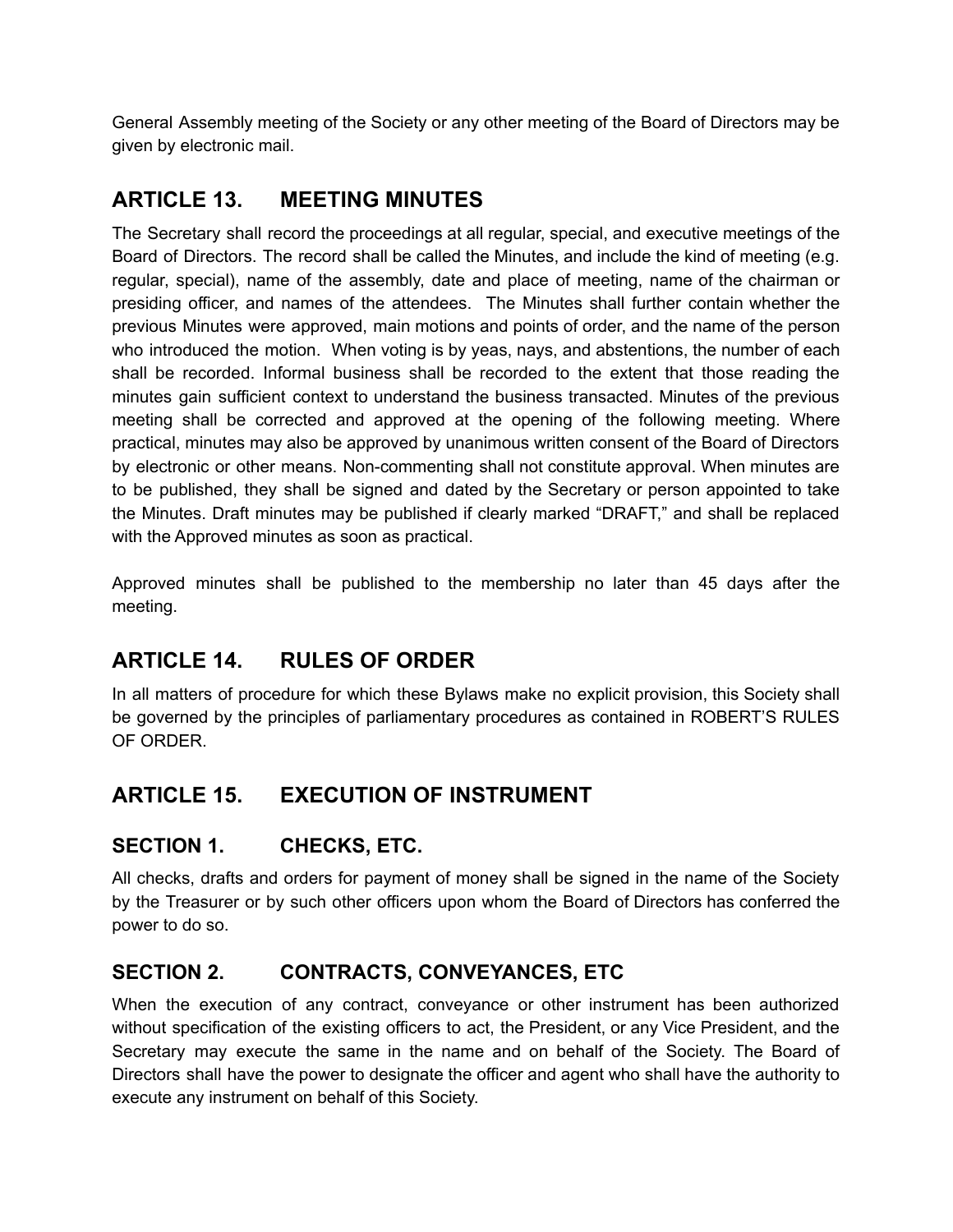# <span id="page-19-0"></span>**ARTICLE 16. POWER TO BORROW MONEY**

The Board of Directors shall not have the power and authority to borrow money, such power shall reside with the General Assembly. The members may give authorization to the Board to borrow money on an individual basis. Such authorization shall specify the limits the Society is allowed to take up a loan. Upon receiving named authorization the Board of Directors may authorize the proper officers of this Society to make, execute and deliver in the name and on behalf of this Society such notes, bonds and other evidence indebtedness as said Board of Directors shall deem proper, and said Board of Directors shall have full power to mortgage the property of this Society or any part thereof, as security for such indebtedness.

The Board of Directors may utilize a revolving credit facility as long as said credit facility is paid off monthly and the total outstanding balance on such credit shall be less than or equal to one-fifth of the average balance of the liquid assets of the Society in the previous fiscal year.

# <span id="page-19-1"></span>**ARTICLE 17. FISCAL YEAR**

The fiscal year of the Society (also referred to herein as the "Corporation Year") shall commence January 1st of each year and ends on December 31 of each year.

# <span id="page-19-2"></span>**ARTICLE 18. AMENDMENT OF BYLAWS**

## <span id="page-19-3"></span>**SECTION 1. AMENDMENTS, HOW PROPOSED**

The Board of Directors may, by majority vote, make any proposal(s) to amend, alter, add to or repeal these Bylaws, in whole or in part.

In addition, any member in good standing may submit to the Board of Directors a written specification for amending, altering, adding to or repealing these Bylaws. The Board of Directors shall determine by majority vote whether it wishes to recommend the adoption of the submitted proposal(s). The Board of Directors must recommend a submitted proposal if it is accompanied by the supporting signatures of one-fifth of the members in good standing

Proposal(s) recommended by the Board of Directors shall be included in the agenda (Order of Business) of the next biennial or Special General Assembly. The full text of a proposed amendment, alteration, addition or repeal shall be included in the notice, as required by these Bylaws, for the meeting at which action on the proposed amendment, alteration, addition or repeal is to be taken.

# <span id="page-19-4"></span>**SECTION 2. AMENDMENTS, HOW EFFECTED**

Bylaw amendments first approved by the Board of Directors shall be ratified by the affirmative votes of a simple majority of the members entitled to vote at any Biennial or Special General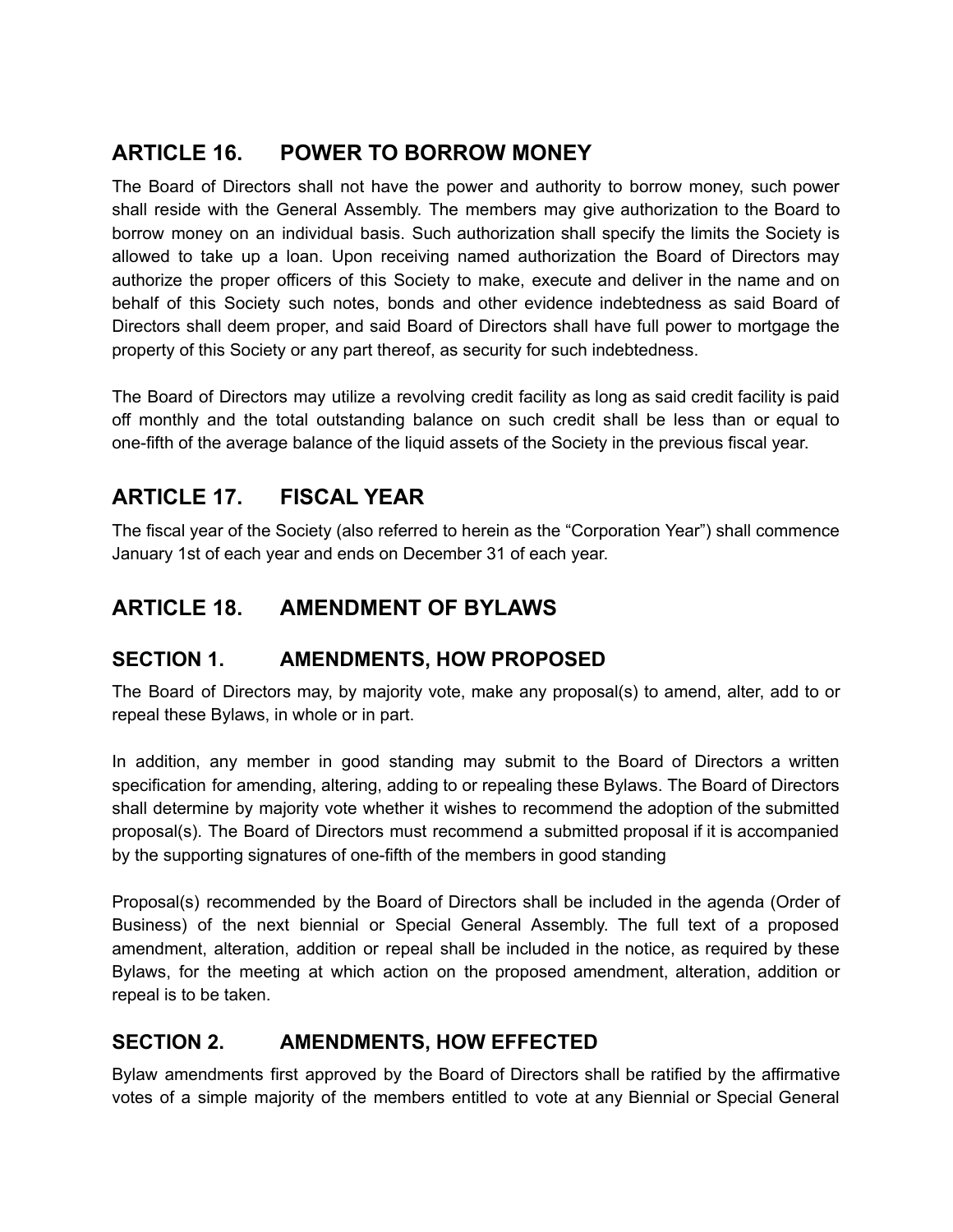Assembly but with a special quorum requirement of fifty (50%) of members. Bylaw amendments may also be ratified by ballot (electronic or written), forwarded to all members of the Society with a full description of the amendment, in accordance with these Bylaws. Ballot votes must be received from 50% of members, of which a simple majority must be in the affirmative for the amendment to be ratified.

# <span id="page-20-0"></span>**ARTICLE 19. DIVERSITY STATEMENT**

The Society encourages diversity of gender, gender identity and expression, sexual orientation, race, color, creed, age, disability, ethnic origin and geographic representation in its membership, Officers, the Board of Directors and Committees.

# <span id="page-20-1"></span>**ARTICLE 20. COMPENSATION**

## <span id="page-20-2"></span>**SECTION 1. AUDIENCE**

No part of the assets of the Society and no part of any net earnings of the Society shall be divided among or inure to the benefit of any officer, member or director of the Society or any private individual or be appropriated for any purposes other than the purposes of the Society as herein set forth. The Society shall be authorized and empowered to pay reasonable compensation for services rendered and to make payments and distributions in furtherance of its purposes as set forth herein. Members of the Society do not receive direct or indirect compensation for their service in the Board of Directors.

# <span id="page-20-3"></span>**SECTION 2. LOBBYING**

No substantial part of the Society shall be carrying lobbying activities or otherwise attempting to influence legislation. The Society shall not participate in, or intervene in (including the publishing or distributing of statements), any political campaign on behalf of any candidate for public office.

# <span id="page-20-4"></span>**ARTICLE 21. MISCELLANEOUS**

## <span id="page-20-5"></span>**SECTION 1. EXECUTION OF INSTRUMENTS**

All deeds, leases, transfers, contracts, bonds, notes and other obligations authorized to be executed by an officer of the Society on its behalf shall be signed by the President, Treasurer, except as the Board of Directors may generally or in particular cases otherwise determine.

## <span id="page-20-6"></span>**SECTION 2. VOTING OF BENEFICIAL INTEREST**

Except as the Board of Directors may otherwise designate, the President and the Treasurer may waive notice of and act on behalf of the Society, or appoint any person or persons to act as proxy or attorney in fact for this Society (with or without discretionary power and/or power of substitution) at any meeting of members or beneficial owners of any other corporation or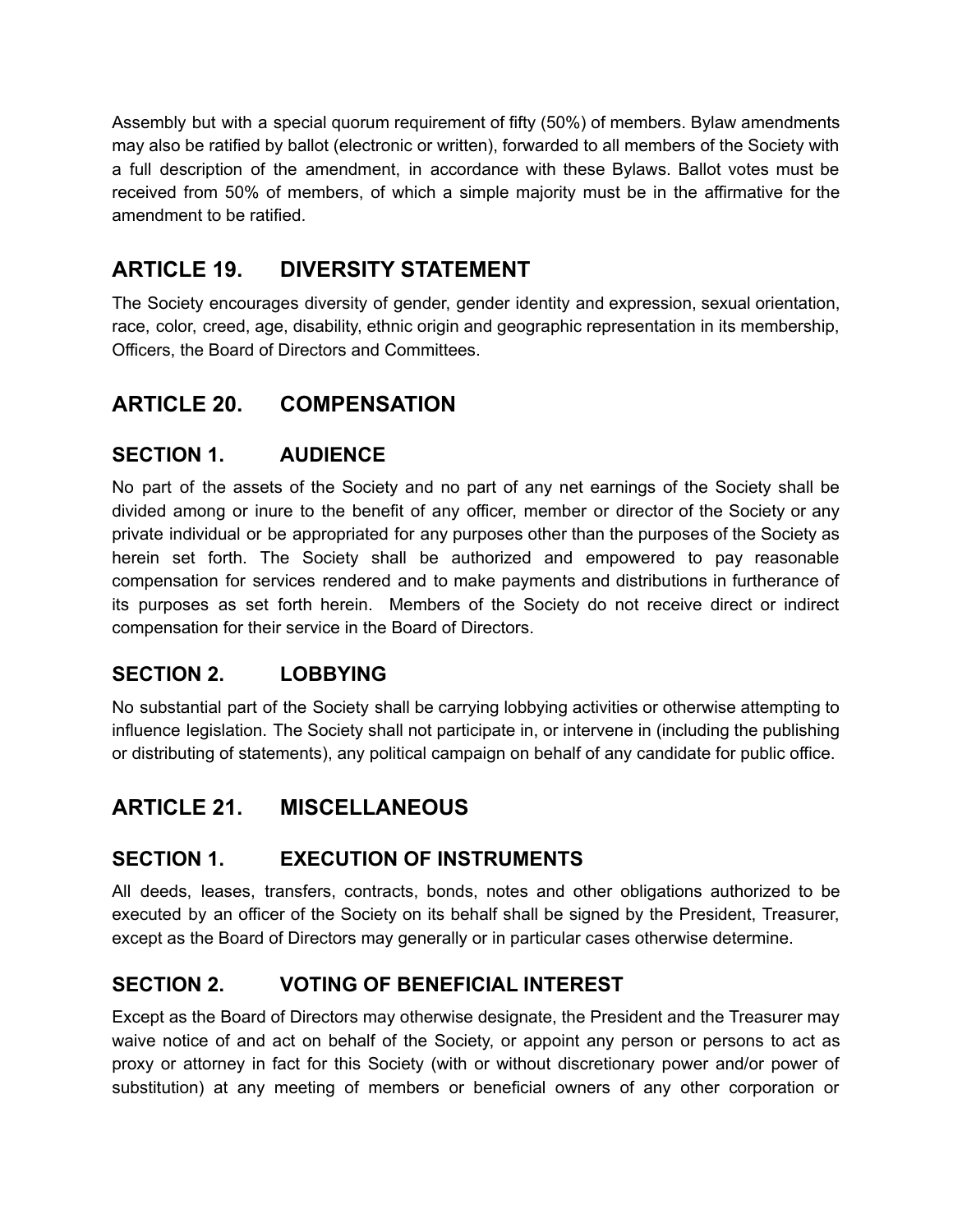organization, any of the direct or indirect beneficial interests of which may be held by the Society.

## <span id="page-21-0"></span>**SECTION 3. CORPORATE RECORDS**

The original or attested copies, of the Articles of Organization, these Bylaws, and records of all meetings of the Incorporators and members of the Society, which shall contain the names and the record addresses of all members of the Society, Delegates and Officers, shall be kept in digital format stored on media leased or owned by the Society. They shall be available at all reasonable times for the inspection of any member of the Society, or Officer for any proper purpose but not to secure a list or other information for selling said list or information or copies thereof or of using the same for a purpose other than in the interest of the applicant, as a member of the Society, or Officer, relative to the affairs of the Society. Except as may be otherwise required by law, by the Articles of Organization, or by these Bylaws, the Society shall be entitled to treat the record address of a member of the Society or Officer as shown on its books as the address of such person for all purposes, including the giving of any notices; and it shall be the duty of each such person to notify the Society of his or her latest post office address.

## <span id="page-21-1"></span>**SECTION 4. EVIDENCE OF AUTHORITY**

A certificate by the Secretary, acting in his or her capacity as Clerk, as to any action taken by the members, or any Officer or representative of the Society shall, as to all who rely thereon in good faith, be conclusive evidence of such action.

## <span id="page-21-2"></span>**SECTION 5. RATIFICATION**

Any action taken on behalf of the Society by a member of the Society, or any Officer or representative of the Society which requires authorization by the members or by the Board of Directors or General Assembly shall be deemed to have been duly authorized if subsequently ratified by the members if action by them was necessary for the authorization, or by the Board of Directors or General Assembly, if action by it was necessary for authorization.

# <span id="page-21-3"></span>**ARTICLE 22. INDEMNIFICATION**

# <span id="page-21-4"></span>**SECTION 1. INDEMNIFICATION FOR DIRECTORS AND OFFICERS**

The Society shall, to the extent legally permissible, indemnify each person who serves or has served as a director or officer of the Society, and each person who is or was serving at the request of the Society as an officer or director of another organization, against all liabilities, costs and expenses (including but not limited to amounts paid in satisfaction of judgments, in settlement or as fines and penalties, and counsel fees and disbursements) reasonably incurred by or imposed upon him or her in connection with the defense or disposition of or otherwise in connection with or resulting from any action, suit or other proceeding, whether civil, criminal, administrative or investigative, before any court or administrative, legislative or investigative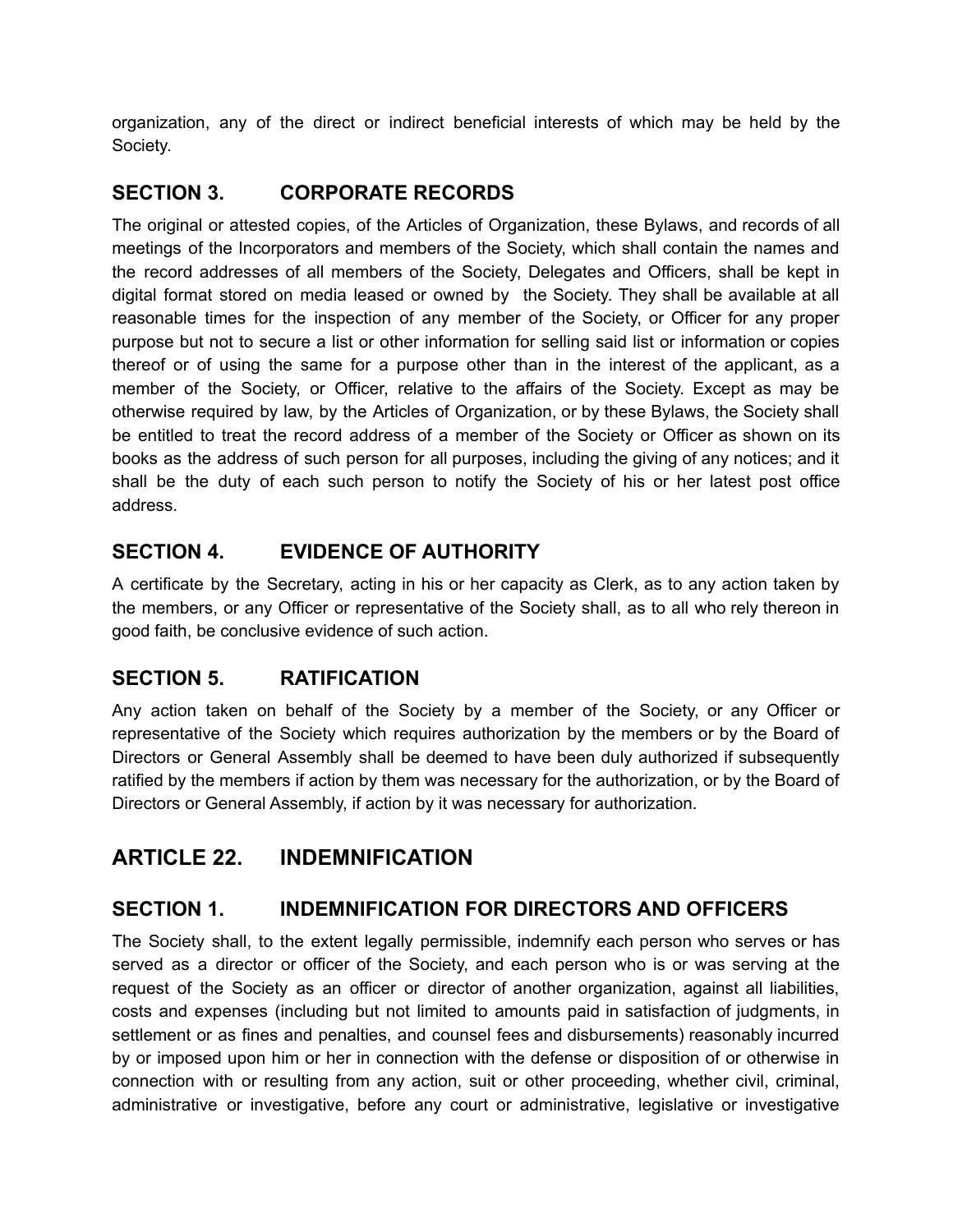body, in which such person may be or may have been involved as a party or otherwise or with which such person may be or may have been threatened, while in office or thereafter, by reason of his or her being or having been such an officer or director, or by reason of any action taken or not taken in any such capacity; except that no indemnification shall be provided with respect to any matter as to which such person shall have been finally adjudicated by a court of competent jurisdiction not to have acted in good faith in the reasonable belief that his or her action was in the best interests of the Society or, if applicable, of the other organization of which he or she is or was serving as an officer or director at the Society's request. Expenses, including but not limited to counsel fees and disbursements, so incurred by any such person in defending any such action, suit or proceeding, may be paid from time to time by the Society in advance of the final disposition of such action, suit or proceeding upon receipt of an undertaking by or on behalf of the person indemnified to repay the amounts so paid if it shall ultimately be adjudicated that indemnification of such expenses is not authorized hereunder, which undertaking shall be accepted without reference to the financial ability of such person to make repayment.

# <span id="page-22-0"></span>**SECTION 2. SETTLEMENTS**

As to any matter disposed of by settlement by any such person, pursuant to a consent decree or otherwise, no such indemnification either for the amount of such settlement or for any other expenses shall be provided unless such settlement shall be approved as in the best interests of the Society, after notice that it involves such indemnification,

- i. by a two-thirds vote of the disinterested members of the whole board of directors then in office, or
- ii. by a majority vote of the whole board of directors at a duly organized special meeting called for that purpose, provided, that, with respect to subsection (ii) of this paragraph, only if the board of directors shall have been furnished with an opinion of independent legal counsel to the effect that such settlement is in the best interests of the Society and that such person appears to have acted in good faith in the reasonable belief that his or her action was in the best interests of the Society.

No such approval shall prevent the recovery from any such officer or director of any amounts paid to such person or on his or her behalf as indemnification in accordance with the preceding sentence if such person is subsequently adjudicated by a court of competent jurisdiction not to have acted in good faith in the reasonable belief that his or her action was in best interests of the Society.

# <span id="page-22-1"></span>**SECTION 3. EMPLOYEES AND AGENTS**

By the same procedures set forth in the preceding paragraph, the board of directors may vote to extend indemnification provisions substantially similar to those rights and subject to those limitations described above to employees or agents of the Society who are not officers or directors or to persons serving at the Society's request as either employees or agents of another organization or in a capacity with respect to any employee benefit plan.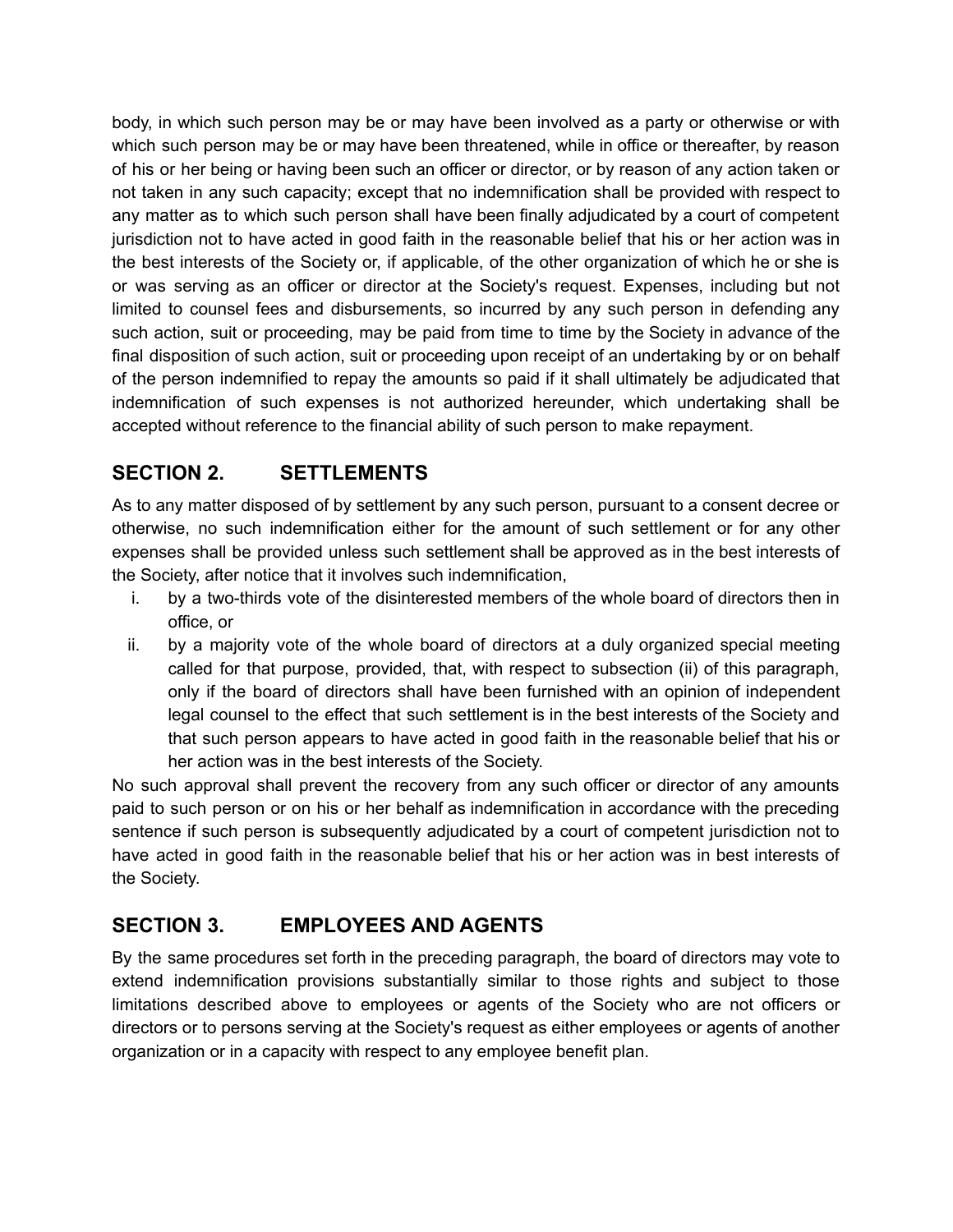## <span id="page-23-0"></span>**SECTION 4. NON-WAIVER OF OTHER RIGHTS**

The right or grant of indemnification hereby provided shall not be exclusive of or affect any other rights to which any officer, director, employee or agent may be entitled or which may lawfully be granted to such person.

## <span id="page-23-1"></span>**SECTION 5. INSURANCE**

By action of the Board of Directors, notwithstanding any interest of the directors in such action, the Society may purchase and maintain insurance, in such amounts as the Board of Directors may from time to time deem appropriate, on behalf of any person who is or was an officer, director, employee or other agent of the Society or who is or was serving at the request of the Society as an officer, director, employee or other agent of another organization, or with respect to any employee benefit plan, against any liability incurred by such person in any such capacity, or arising out of his or her status as such, whether or not the Society would have the power to indemnify such person against such liability.

#### <span id="page-23-2"></span>**SECTION 6. DEFINITIONS**

As used herein, the terms "officer," "director," "employee" and "agent" include their respective executors, administrators and other legal representatives; an "interested" person is one against whom the action, suit or other proceeding on the same or similar grounds is then or had been pending or threatened; and a "disinterested" person is a person against whom no such action, suit or other proceeding is then or had been pending or threatened.

## <span id="page-23-3"></span>**SECTION 7. PERSONAL LIABILITY**

The directors and officers of the Society shall not be personally liable for any debt, liability, or obligation of the Society. All persons, corporations or other entities extending credit to, contracting with, or having any claim against the Society may look only to the funds and property of the Society for the payment of any such contract or claim, or for the payment of any debt, damages, judgment or decree, or of any money that may otherwise become due or payable to them from the Society.

# <span id="page-23-4"></span>**ARTICLE 23. CONFLICT OF INTEREST**

## <span id="page-23-5"></span>**SECTION 1. VALIDITY OF CONTRACTS**

Except as otherwise provided by law or in the Articles of Organization, and subject to the Society's Conflict of Interest Policy, no contract, grant or other transaction of the Society shall, in the absence of fraud, be affected or invalidated by the fact that any director or officer of the Society or any corporation, firm or Corporation of which he or she may be a director, officer, stockholder, member, employee or agent may be a party to or may have an interest, pecuniary or otherwise, in, any such contract, grant or other transaction.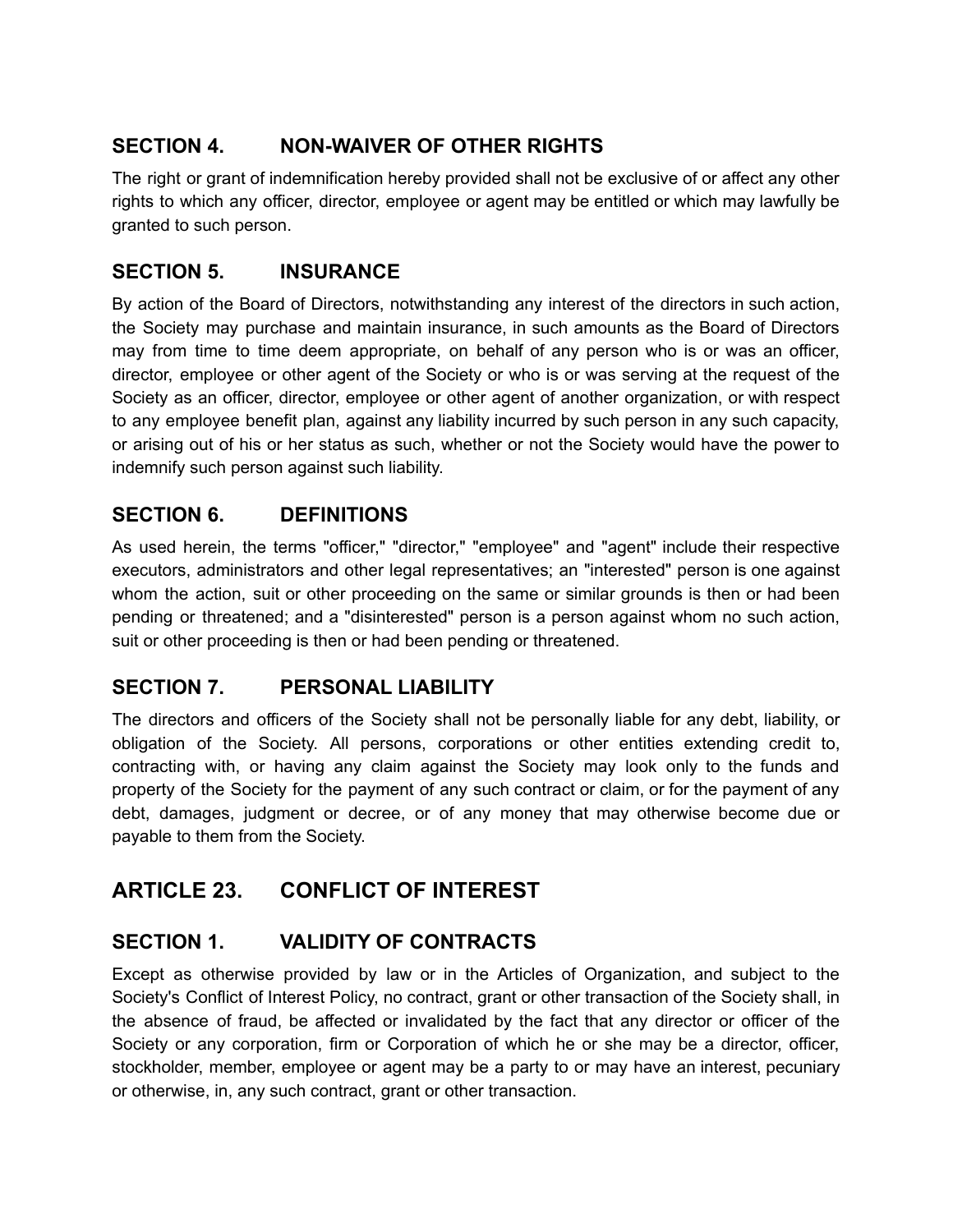## <span id="page-24-0"></span>**SECTION 2. NON-PARTICIPATION IN DECISION**

No director or officer shall participate in any decision by the Society to award a grant, contract or in any other transaction with any corporation, firm, Corporation or other entity of which he or she may be a director, officer, stockholder, member, employee or agent may be a party to or may have an interest, pecuniary or otherwise.

## <span id="page-24-1"></span>**SECTION 3. DISCLOSURE REQUIREMENT**

These Bylaws adopt and implement the following Conflict of Interest Policy for its Directors and officers of the Society. Officers and Directors shall be required to declare verbally any potential or actual conflict of interest, or appearance of conflict of interest, at such time as an item of business arises for which this conflict or appearance of conflict may occur. This declaration shall be captured in the minutes of the meeting. Failure to disclose potential, actual, or appearances of conflict of interest may result in disciplinary action by the Board or membership, up to removal from the Board of Directors.

# <span id="page-24-2"></span>**SECTION 4. PERMISSION TO HOLD OFFICE**

No Director or Officer shall be disqualified from holding office as Director or Officer of the Society by reason of any such interests, which may be adverse to the Society. In the absence of fraud, no Director or Officer having such adverse interest shall be liable to the Society or any member or creditor thereof or to any other person for any loss incurred by it under or by reason of such contract or transaction, nor shall any such Director or Officer be accountable for any gains or profits realized thereon.

## <span id="page-24-3"></span>**SECTION 5. PERMISSION TO TRANSACT**

Subject to compliance with such conflict of interest policy, and subject to the last sentence of this paragraph, the Society may enter into contracts or transact business with one or more of its Directors or Officers, or with any Society, Corporation, trust, company, organization, or other concern in which any one or more of its Directors or officers are directors, officers, trustees, shareholders, beneficiaries, stockholders, or otherwise interested and other contract or transactions in which any one or more of its Directors or officers is in any way interested.

Provided, however, nothing herein shall be deemed to authorize transactions with employees of the Society or entities in which any such employee has a financial interest except such transactions that are directly related to such person's employment relationship, and further provided that the Society may in any instance enter into transactions with publicly held entities in which any such Director, officer or employee holds less than a 2% interest.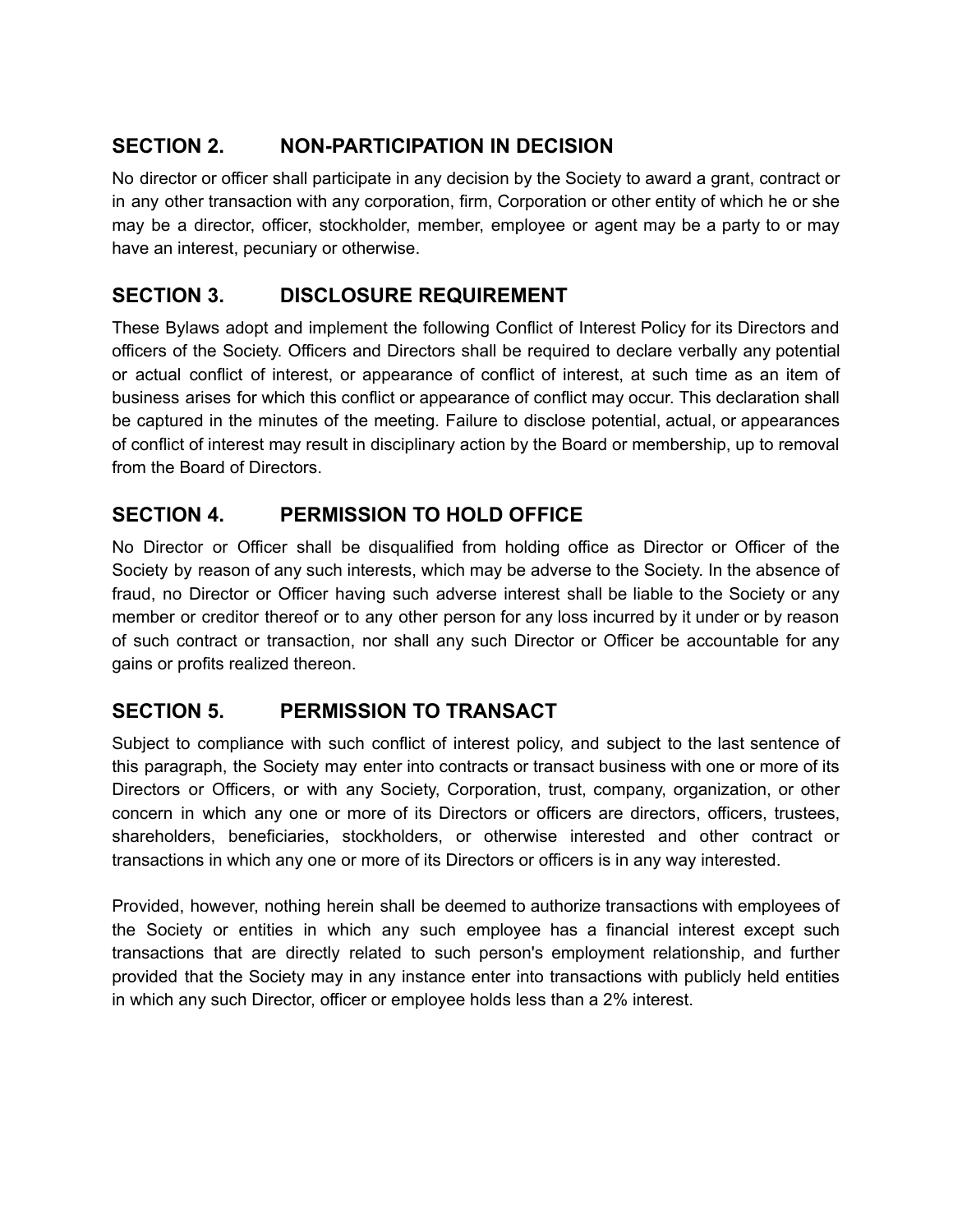# <span id="page-25-0"></span>**ARTICLE 24. CONFIDENTIALITY**

Each member of the Board of Directors, officers and members of committees, as well as other persons attending meetings of the Board of Directors or committees, will be bound by an obligation to hold in confidence and not to disclose proceedings of any such meetings or information made available at such meetings to the extent that such information is not in the public domain and is not required to be disclosed pursuant to applicable law or orders of regulatory bodies having jurisdiction. Nothing contained in this Article is intended to limit neither the proper dissemination of proceedings or information to or among the Board of Directors members or its committees nor the performance of the duties and obligations of the officers of the Society and their designees in conducting the business of the Society.

# <span id="page-25-1"></span>**ARTICLE 25. WHISTLEBLOWER POLICY**

## <span id="page-25-2"></span>**SECTION 1. ENCOURAGEMENT OF MALFEASANCE REPORTING**

It is the policy of the Society to encourage the reporting of malfeasance. Such malfeasance includes corruption, unethical practices, violation of the law, gross waste or misappropriation of funds or property, abuse of authority or charitable status, neglect of fiduciary duty, or danger to the public safety that involves the Society and (1) its officers, members of the Board of Directors, or members of any committee of the Society; (2) its employees and (3) its consultants or others providing or seeking to provide services for hire to the Society.

## <span id="page-25-3"></span>**SECTION 2. NO RETALIATION**

The Society, its directors, officers, employees, and agents shall not take or threaten to take any retaliatory action or interfere in any way with respect to any person who in good faith and with reasonable cause reports a complaint of malfeasance in accordance with this policy. Such retaliatory action or interference includes firing, demotion, suspension, non-consideration for promotion, loss of compensation of benefits, interference with contract, defamation or other discrimination. Any director, officer, employee, or agent of the Society who engages in such retaliation or interference, or willfully makes allegations of malfeasance that he or she knows to be false, will be subject to disciplinary action.

# <span id="page-25-4"></span>**ARTICLE 26. DISSOLUTION OF THE SOCIETY**

As Stated in Article #4A (f) of the Restated Articles of Incorporation filed on March 16, 2008, with the Commonwealth of Massachusetts, the Society may be dissolved by an affirmative vote of a majority of the directors of the Society then in office; provided, however, that in the event of any liquidation, dissolution, termination or winding up of the Society (whether voluntary, involuntary or by operation of the law), the property or assets of the Society remaining after providing for the payment of its debt and obligations shall be conveyed, transferred, distributed and set over outright to one or more educational, charitable or literary institutions or